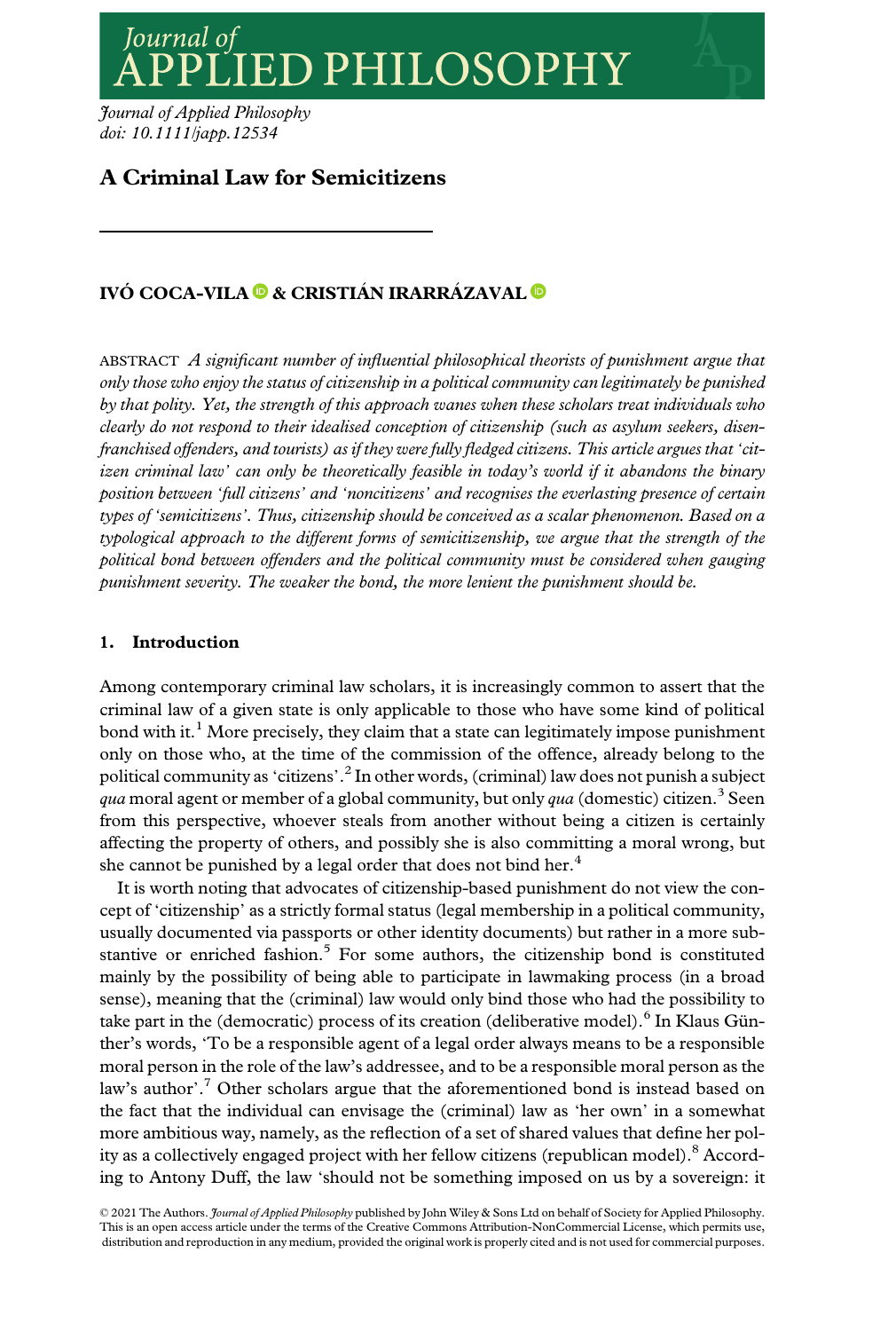should be a common law – a law that is our law, that speaks to us in our own collective voice in terms of the values by which we define ourselves as a polity; a law by which we bind ourselves'. <sup>9</sup> Finally, there are those who, like Michael Pawlik, base the notion of citizenship on a synallagmatic relationship governed by the principle of fairness (liberal or contractualist model).<sup>10</sup> As asserted by Pawlik, since the citizen makes use of the 'status of liberty' that the state guarantees through (criminal) law, she is obliged to respect that law from which she benefits and, if necessary, to tolerate the imposition of punishment in case of violation.

In our view, the introduction of the concept of citizenship (in all its different variants) into the discussion on the legitimacy of punishment has at least two important advantages. Firstly, these theoretical foundations rightly place the individual who must endure punishment at the centre of the discussion about its legitimacy. Without taking the side of any of the aforementioned variants, reflecting on how to legitimise the imposition of punishment in the eyes of the person who actually suffers the censure and the hard treatment seems to be the correct starting point for any theoretical justification attempt. Secondly, the notion of a 'citizen criminal law' provides a limiting force to the scope of the criminal law that is lacking in those theories that justify punishment based on the mere protection of interests. Insofar as the state should not punish everyone who has harmed an alleged (legal) interest of the political community that it represents, but only those who have infringed a norm of the political community of which they are a part, the range of individuals who can be punished is substantially reduced. Thus, the variants of citizen criminal law do us a great service by highlighting massive problems of legitimacy when punishing people living in social exclusion; $11$  foreigners who commit crimes against nationals outside the territory of the state that intends to punish them;<sup>12</sup> minors who, despite being volitionally and cognitively comparable to an average citizen, are not allowed to vote;<sup>13</sup> or even corporations that have no voting rights.<sup>14</sup>

However, the most influential variants of citizen criminal law nowadays have at least two major problems that ultimately lead even their fiercest defenders into deep internal contradictions. Firstly, these conceptions operate with a binary understanding of the notion of citizenship, which apparently allows a clear line to be drawn between full citizens and noncitizens.<sup>15</sup> However, according to contemporary political theory, it is more plausible to assert that the bond between an individual and a political community is of an essentially gradient nature, meaning that a significant number of potential offenders cannot be fairly allocated into the category of either 'insiders' or 'outsiders'.<sup>16</sup> The Spanish national who studies a master's degree in Germany and can vote in the host country's municipal elections during her residence, albeit not in general elections, has a bond with the German state that is different from both that of the German national who lives in Germany and that of the Spaniard living in Spain who assaults a German in Barcelona. Thus, it is not sufficiently compelling to consider the German citizen and the Spanish student as equivalent just because they both reside in Germany or both Spaniards on the same footing just because they are not German nationals. Secondly, based on a gradient notion of citizenship, it is problematic to assume a rigid association between punishment for full insiders as opposed to simple preventive measures of coercion for all those individuals who do not fit into this pattern. While the standard case of punishment is defined as a burden intentionally imposed by a state to censure the act committed by whoever is considered responsible (culpable) for a wrong, coercive measures constitute a purely preventive instrument to be imposed on whoever is just considered a source of danger.<sup>17</sup> The notion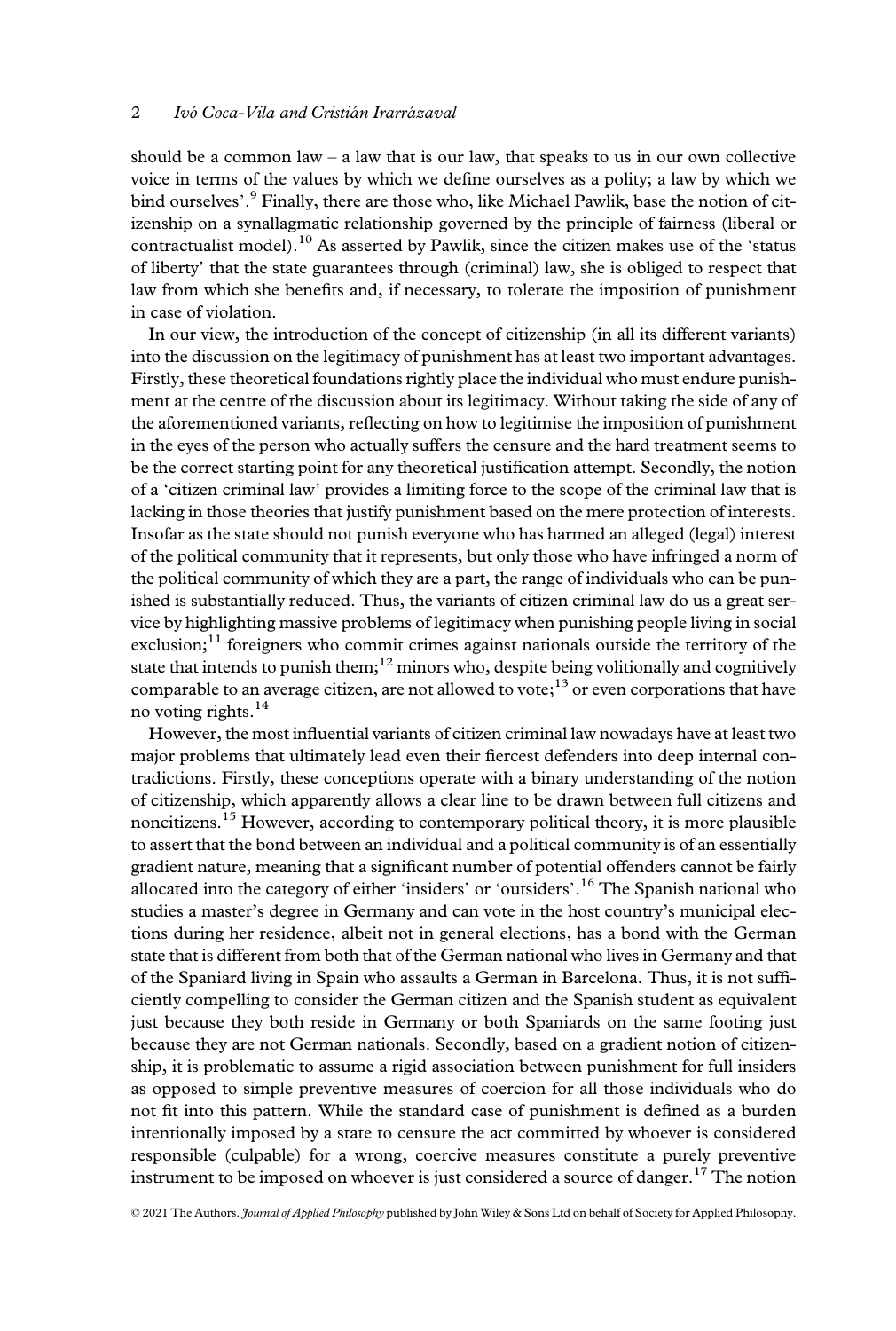that the citizen should be censured through the imposition of punishment, while the outsider should be treated as a mere source of danger to the interests of a polity fails as soon as it is recognised that most potential recipients of a criminal conviction are neither completely outsiders, nor do they have a political relationship with the state in line with the idealised terms usually described by theories that justify citizenship-related punishment.<sup>18</sup>

Therefore, the binary understanding of citizenship confronts advocates of such theories with a dilemma. One way out would be to use a strict notion of citizenship and accept that a large number (if not the majority) of non-full citizens who commit offences cannot be punished.<sup>19</sup> Consistency here, however, comes at too high a cost: to set such demanding preconditions for the legitimacy of punishment would mean that a significant proportion of what we understand as criminal law would be illegitimate. Depending on what is understood by the term 'citizenship' (according to the variants mentioned above), the state could not prosecute a foreigner who attacks individual or collective interests from abroad, nor a tourist who commits a crime on its soil, nor the national who lives under a certain poverty threshold. Thus, in several cases, the state would be forced to resort to coercive measures that seek to prevent future harm (e.g. preventive detention, deportation).<sup>20</sup> However, a broad application of preventive measures on non-full-citizens not only fails to respond to contemporary judicial practice but also undermines the two advantages of citizen criminal law, inasmuch as neither the sanction against the offender (who is treated as a mere source of danger) is justified, nor does it provide any significant normative constraint on state coercion. When it comes to prevention, the more coercion, the better.

Another option in the face of the aforementioned dilemma, for which most scholars currently opt, is to try to guarantee acceptable practical consequences based on *ad hoc* adaptations of the different conceptions of citizenship. This means de facto punishing noncitizens just as if they were citizens. Thus, when Duff analyses how to deal with the temporary resident or the visitor (who, by definition, cannot see in the law of the given state an expression of the civic values of 'her' community), he appeals to the notion of hospitality, inherent in the guest-visitor relationship and asserts that 'a civilized polity extends to guests the same protections and expectations as its citizens share'.<sup>21</sup> However, the key factor would not be the guest status either because, for Duff, those who enter the territory of the polity without authorisation could also be punished. In the end, the only relevant factor for the legitimisation of punishment is the harm to an 'interest' of the community that intends to punish: 'criminal wrongs committed within the polity are indeed its business, and our business as its citizens, whether they are committed by a citizen or by a noncitizen'. <sup>22</sup> For his part, Gideon Yaffe, who takes a deliberative approach to the notion of citizenship, seeks to avoid the impunity of visitors and immigrants by directly modifying the source of the legal reason that binds them to the state: 'The alternative source is a commitment, essential to being a visitor, not to disavow the applicability of the law to oneself<sup>23</sup> We can see how in both examples the political bond gives way to a different foundation, be it the interest of society in protecting itself in the case of Duff or an idealised contractualist doctrine based on tacit consent in the case of Yaffe. Even authors who defend a less demanding notion of citizenship (liberal variant) are forced to introduce corrections to their rationale for the justification of punishment. For example, after stating that only those who enjoy the benefits of the 'state of real freedom' guaranteed by law are obliged to contribute to its maintenance, Pawlik concludes that everyone who is in the territory of the state, upon being protected by it, is obliged by the same terms and therefore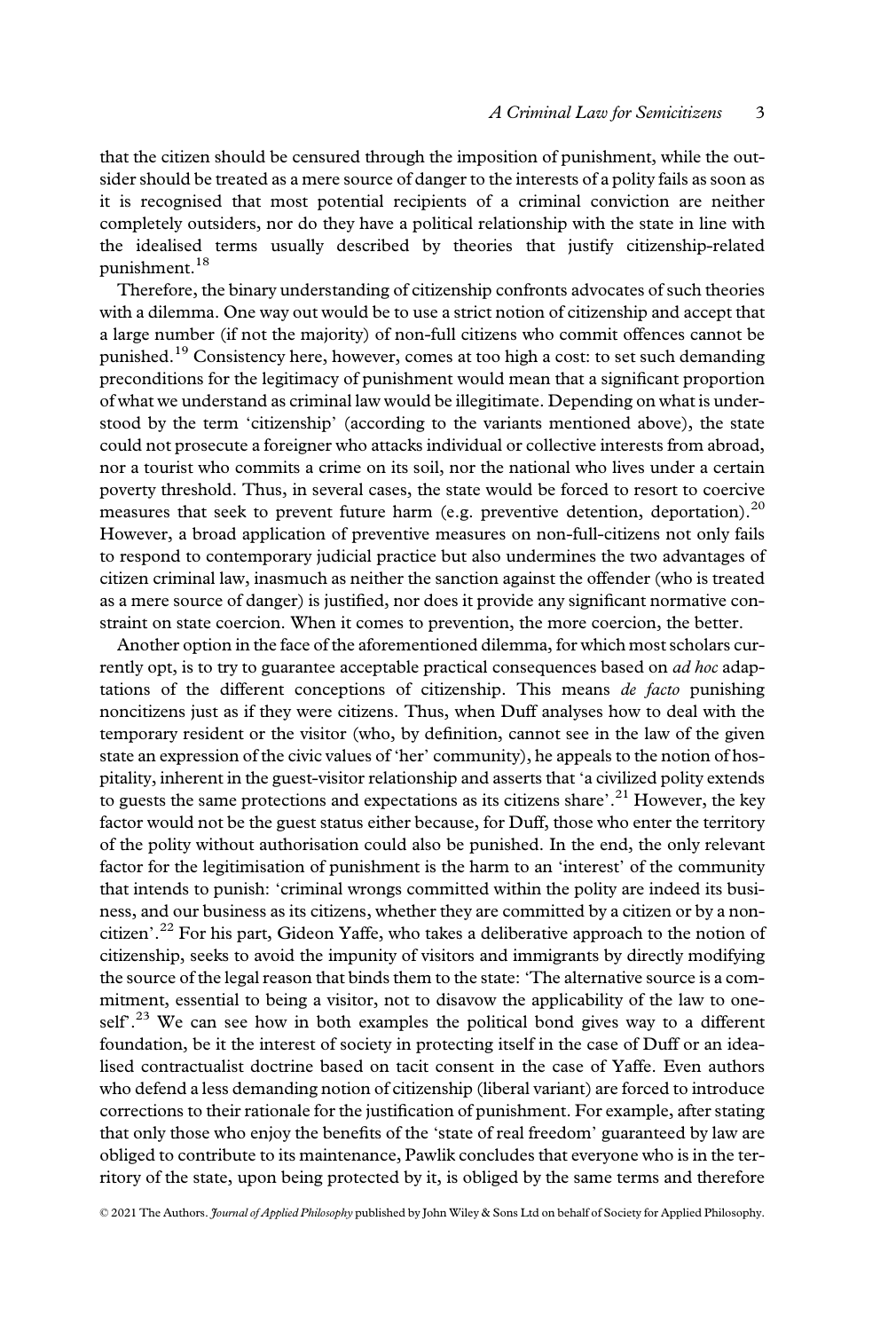could legitimately be punished.<sup>24</sup> And Jesús-María Silva Sánchez claims that the state may even legitimately punish total outsiders for offences committed abroad insofar as these offences can be considered as 'violent' mala in se (which in turn would include not only crimes such as murder, but also coercion or bodily harm).<sup>25</sup> By going so far, Silva Sánchez conceives of the potential subject of punishment as a moral agent integrated into a universal community and bound by prepolitical duties; therefore, Silva Sanchez abandons a strictly state-centric political foundation of punishment.

Obviously, all these ad hoc corrections and adaptations of the notion of citizenship facilitate reaching more acceptable consequences, i.e. those that are compatible with criminal practice. But at the same time these approaches heavily undermine the compelling force that citizenship displays regarding the justification of punishment.<sup>26</sup> What is the usefulness of claiming that punishment can only be legitimately imposed on those who are socially included – i.e. those who have fair access to the material resources and welfare benefits necessary to reach a decent quality of life – if it is then argued that even the tourist who only spends a few hours in the country is to be considered a citizen from the point of view of punishment? Why link the legitimacy of punishment to the fact that the person affected by it has the possibility of democratically shaping the law if it is then asserted that someone who lacks the right to vote can also be punished, provided that she has had some opportunity to express herself politically? We can thus see that a theory of punishment based on the paradigm of citizenship is unappealing in a world that is rife with increasingly imperfect forms of citizenship.<sup>27</sup>

Assuming that the requirement of a political bond as a precondition of punishment is a promising path (inasmuch as overcoming the problems just referred to does not mean abandoning the figure of the citizen in favour of that of a prepolitical moral agent or the idea of a global political community), $^{28}$  the aim of this article is to show that there is a way to advocate for a citizen criminal-law conception without incurring the internal inconsistencies mentioned above. The argument in this article will unfold as follows. In Section 2, we approach the notion of citizenship from a typological approach. In particular, in Section 2.1, we shed light on why the relation of citizenship between a state and a person is eminently 'gradient' (i.e. it is a matter of degree). We argue that it does not make sense to construct an overly complex reality characterised by multiple and multilevel citizenship (e.g. mass tourism, exchange students, socially excluded, permanent residents, guest workers, refugees, asylum seekers, and unauthorised immigrants) from a blackand-white (citizen/noncitizen) perspective. In Section 2.2, we deal with the multiple forms of semicitizenship just referred to from a typological approach. In Section 2.3, we outline the ideal types of 'full citizen' and 'minimal semicitizen' as reference points at the extremes of a continuum of possible political relationships with varying intensities. Likewise, we explain who can be considered a 'full outsider', and why such individuals should be left out of this continuum. In Section 3, we discuss how a polity must respond to the offences of non-full-citizens. In Section 3.1, we explain why the strength of the political relationship must be reflected in the severity of the punishment of the semicitizen; then, in Section 3.2, we illustrate how this could be achieved. Our formulation makes the severity of the punishment a function of the intensity of the political bond between the offender and the state when all other relevant variables are held equal. Against the full outsider, however, certain coercive measures can be imposed, but, as we defend in Section 3.3, the full outsider is by no means an outlaw against whom unlimited coercion can be applied. In Section 4, we summarise the central theses of this article.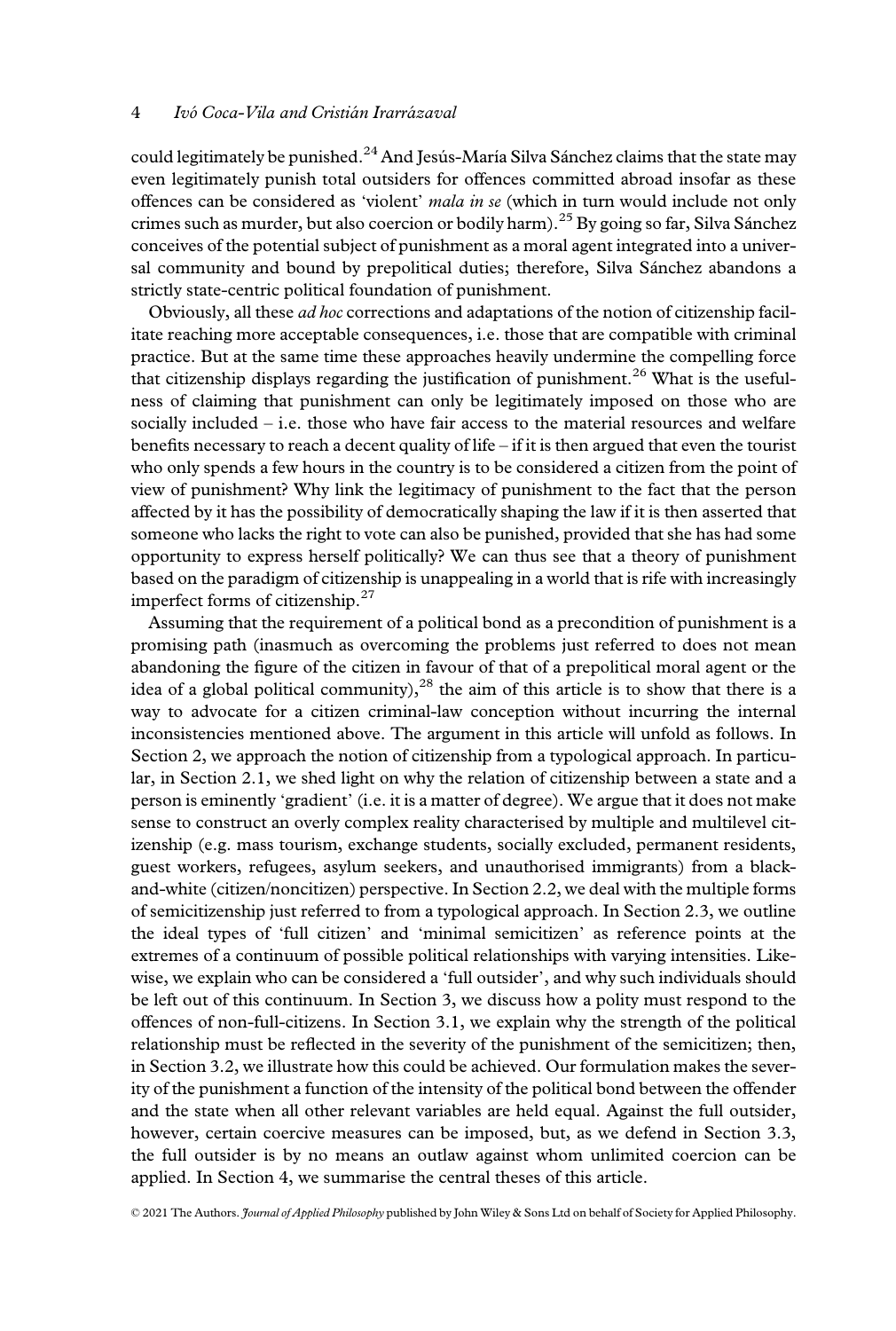#### 2. Citizenship as a Typological Concept

#### 2.1. Citizenship as a Gradient Concept

In contemporary political philosophy, it is widely accepted that citizenship, viewed from a material prism, is not a notion with sharp boundaries and therefore cannot be starkly contrasted with 'noncitizenship'.<sup>29</sup> This is partly due to the influence of the 'rightsbased' conception of citizenship, as proposed by Thomas H. Marshall in his famous work *Citizenship and Social Class*.<sup>30</sup> As claimed by Marshall, full membership in a political community comprises three elements: (i) the civil element, composed of the rights necessary for individual liberty, such as freedom of speech and thought, being able to conclude contracts, and the right to due process; (ii) the political element, namely, the right to participate in the exercise of power, which encompasses both active and passive suffrage; and (iii) the social element, including the right to a minimum of social welfare according to the existing standard in a society.<sup>31</sup> Moreover, Marshall argues that these three elements are interrelated. Thus, for example, a public education of a certain quality is a necessary precondition for the proper exercise of civil and political rights.<sup>32</sup> Nevertheless, clearly not all members of a polity enjoy full rights in each of these three dimensions. This, which is true even for the most developed states that guarantee a decent level of rights, is an important point for scholars who argue against a binary distinction between citizens and noncitizens, emphasising the character of citizenship as a 'gradient category'.

Among these scholars, Elizabeth Cohen's approach stands out.<sup>33</sup> Cohen stresses that the binary approach to citizenship collapses if material citizenship is defined on the basis of multiple elements (i.e. different kinds of rights) because distinct types of rights are not necessarily granted jointly (e.g. the guarantee of civil rights does not necessarily come with social rights) and their recognition varies from person to person.<sup>34</sup> She claims that 'accepting that citizenship rights are disaggregated in any liberal democratic state entails accepting the inevitable presence of semicitizenship'.<sup>35</sup> 'Semicitizens', as Cohen understands the term, refers to those who enjoy some – but not all – of the rights associated with citizenship (civil, political, social, and nationality rights).<sup>36</sup> She then argues that semicitizenship – understood in these broad terms – is not, as is usually assumed, an exception to be overcome, but rather the rule in a globalised world where the movement of people is increasingly fluid.<sup>37</sup> Moreover, it should be noted that these forms of semicitizenship not only arise in the absence of legal citizenship status – as in the case of the permanent resident, the guest worker, or the unauthorised immigrant – but can also emerge in relation to individuals who formally enjoy full citizenship status.<sup>38</sup> Consider the case of the national who has been deprived of the right to vote due to the commission of an offence or of a Brazilian citizen of African ancestry living in a favela, who enjoys very different social and civil rights than her compatriot living in a rich neighbourhood in Sao Paulo.

Thus, given that the bond between an individual and a political community is materialised in the rights that the latter guarantees to the former, being therefore necessarily gradient, and considering furthermore that semicitizenship is quantitatively very important in the contemporary world, it seems evident that any attempt to justify punishment should not operate with an idealised conception of full citizenship that categorially opposes the notions of insider and outsider. A criminal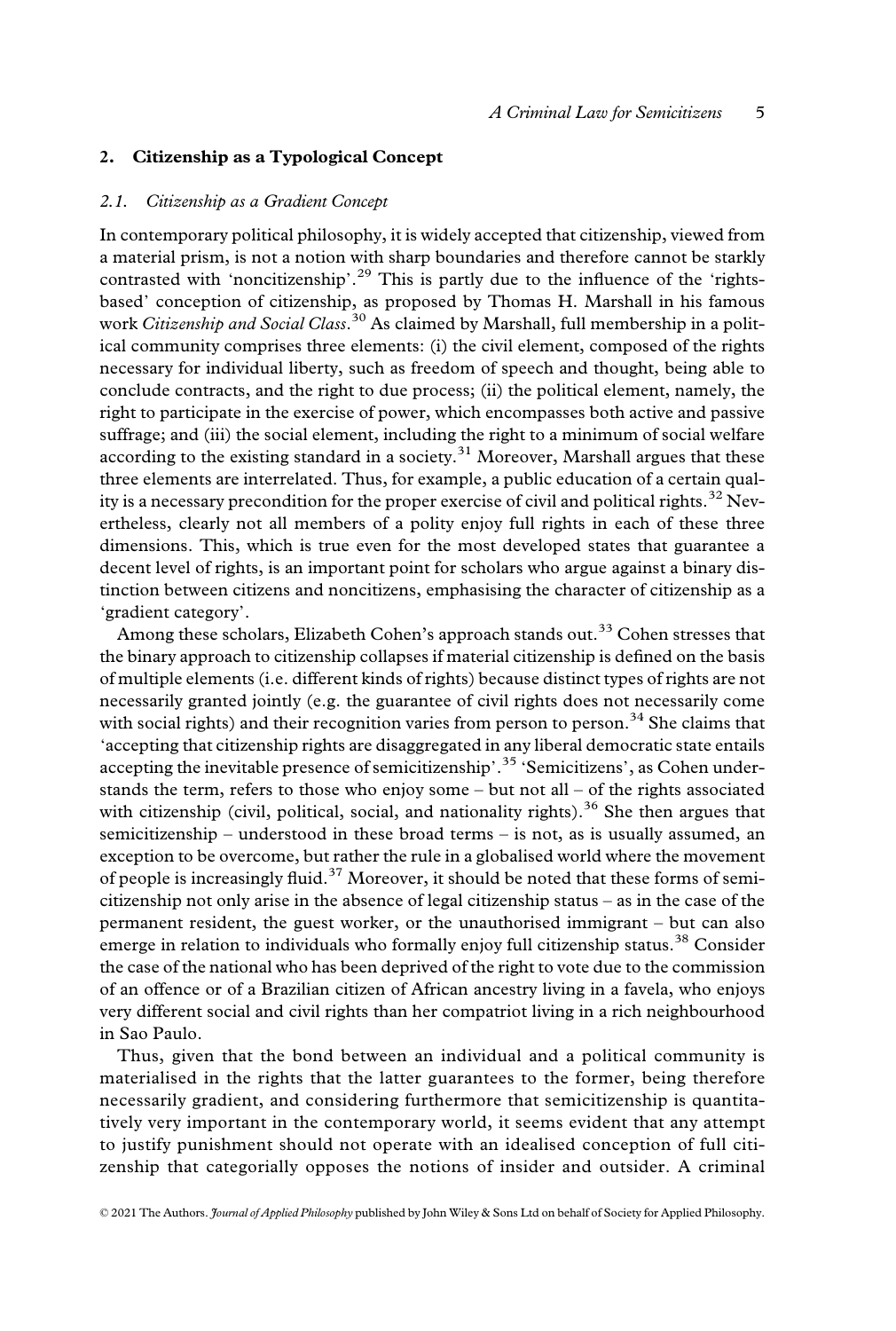law for a world of semicitizens must seriously consider the variability of the political bond that unites the potential addressee of punishment with the community that seeks to impose it.

## 2.2. Towards a Typological Approach to the Forms of Citizenship

Advocates of citizen criminal law frequently raise the issue of certain 'degraded' citizenship statuses of some nationals, particularly the socially excluded or disenfranchised.<sup>39</sup> Yet, they normally address this matter, as stated, on the basis of a rigid categorial contrast between citizenship and noncitizenship; moreover, they view these degraded statuses as if they were exceptional and negative situations, to which criminal law should provide a provisional response while waiting for them to be overcome.

The distinction drawn by the criminal doctrine between insiders and outsiders is based on a 'classifying method' distinctive of classical logic. This implies determining one or several characteristics that a person must necessarily have in order to be considered a citizen and, by exclusion, classifying anyone who does not present (all) these characteristics as an outsider. Nevertheless, if it turns out that the political bond of citizenship between an individual and a political community is of a gradient nature, with full citizenship in the contemporary world being a rara avis, it seems clear that there is no point in justifying punishment on the basis of an idealised material conception of the citizen, whatever element is taken as central (political participation, civil liberties, social security, etc.), nor is it possible to resort to the dichotomy of citizen/noncitizen.

In order for the notion of citizenship to be a theoretical contribution to the theory of punishment, it is essential to approach it from a different methodological perspective, that is, from a typological one far removed from the separational reasoning of categorial thinking.<sup>40</sup> This approach consists in understanding legal concepts as 'ordering concepts', which contain gradable properties that can be ascribed to different individuals to a greater or lesser degree. The most important of these ordering concepts are the 'typological concepts', which may consist, for example, in especially 'pure' concepts located at the ends of a conceptual continuum. These typological concepts allow for the remaining concepts to be ordered according to degrees (i.e. how close they are to an extreme). A typological concept, apart from having gradient elements (they can appear with more or less intensity), is not defined by any essential element. Therefore, the elements that compose it (or may compose it) are compensable: the lack of one element can be compensated by the presence of another.

In order to approach the notion of citizenship from a typological perspective, we must construct (at least) two ideal types: the full citizen and the minimal semicitizen. Both are located at the extremes of an infinite sequence of possible political ties of varying intensity. Only the complete outsider (i.e. one who lacks *any* previous bond with the state) is outside this *continuum* of political relations. Therefore, the relevant question is not only whether someone is a full citizen (let us call her '1') or an outsider (noncitizen who has absolutely no rights; let us call her '0'), but also whether her political bond is closer or further from the ideal type of the full citizen ('1') or the minimal semicitizen (let us call her '0.1'). Although this approach implies the loss of some legal certainty, this is the only possible path to coherently introduce the essentially gradient notion of citizenship to criminal law.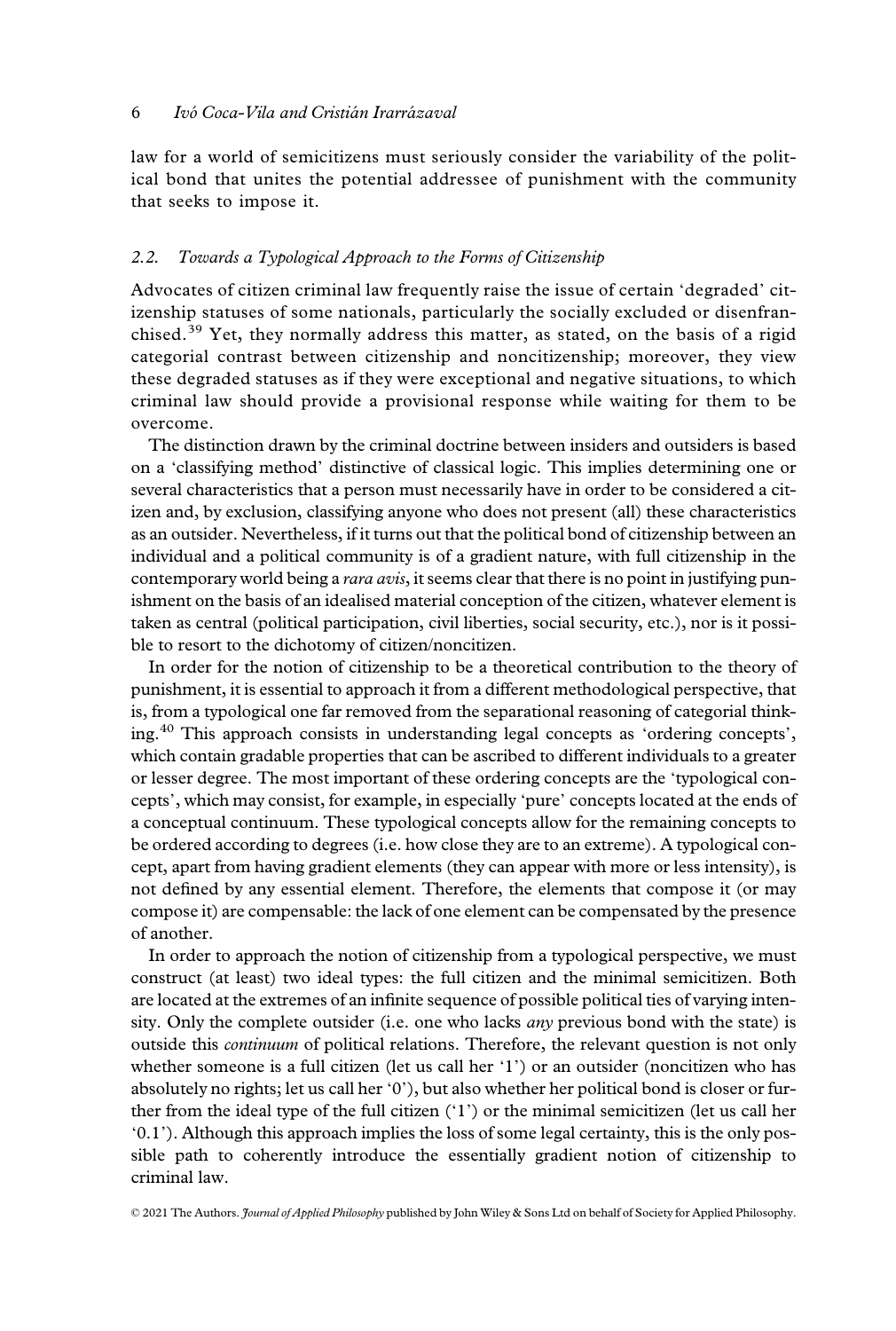### 2.3. The Ideal Types of 'Full Citizen' and 'Minimal Semicitizen'

Drawing the ideal types of full citizen and minimal semicitizen, and thus determining how strong the political bond between an individual and a community is, would be easy if it were possible to find a single structural element around which to shape the conceptual continuum and measure the relationship.<sup>41</sup> In fact, in a certain sense, this is how the aforementioned deliberative theories operate, i.e. by trying to define the material notion of citizenship based only upon the political status of the individual.<sup>42</sup> We share this willingness to define the notion of citizenship based on a rights-based approach, $^{43}$  but we disagree with a one-dimensional perspective that only considers the democratic element. Instead, in order to ascertain the two ideal types at the extremes of the typological continuum, it is first necessary to consider the four major groups of rights that constitute the notion of citizenship, that is, civil, political, and social rights, as well as the rights directly associated with nationality (formal citizenship). In addition, we must ponder the variable intensity with which these rights are recognised and guaranteed in the real world. The rights that make up each of these four groups are not formally ascribed to any person (e.g. a tourist will hardly have access to social rights in the country to which she is travelling), and the formal acknowledgement of a right is often not accompanied by its material enjoyment (i.e. the legal recognition of the right to receive a quality education obviously does not ensure effective access to it). For explanatory reasons, we will distinguish between three levels of strength within each group of rights associated with citizenship: strong, moderate, and weak.

The ideal type of full citizen, then, relates to a person who enjoys strong rights in each of the four groups. Thereby, this ideal type of citizen is embodied in someone who, in addition to being a national (right to enter and remain in the territory of the state and to receive consular assistance when abroad), enjoys extensive civil rights (fundamentally the protection of 'negative' liberty against arbitrary attacks or interferences by third parties or the state itself, besides rights already referred to such as due process or contractual freedom), along with wide possibilities not only of political participation (active and passive suffrage) but also of political influence (access to the media or social networks to disseminate opinions or the ability to finance campaigns), as well as (potential) access to rights of a social nature (education to a certain level, health care, decent minimum wage, family care rights, etc.) as required. Moreover, the ideal type of full citizenship presupposes that the rights held are not only formally recognised, but that the individual in question can actually exercise them vis-à-vis the political community to which she belongs. This profile is embodied, for instance, by a British university professor who lives in a wealthy and safe city in southern England, has a high disposable income, and influences political discussion by regularly authoring columns in a widely distributed newspaper.

At the other end of the conceptual continuum of 'citizenship' would be the ideal type of minimal semicitizen, incarnated by those who enjoy very weak rights. An example could be an unauthorised Venezuelan immigrant who lives in a Brazilian favela and who does not even have a temporary residence permit (lack of rights associated with nationality/residence), is excluded from access to any social benefits (i.e. her children cannot attend public school due to their immigration status), and lacks the right to vote. Although this person enjoys certain civil liberties (which are usually guaranteed to all persons in the territory, for example, the right to acquire ownership of a movable asset or the right to contract), her civil rights can only be qualified as weak, given that the Brazilian state does not even adequately guarantee the right to personal security to the inhabitants of certain favelas. The enjoyment of some rights guaranteed by the state (even if they are only weak) nevertheless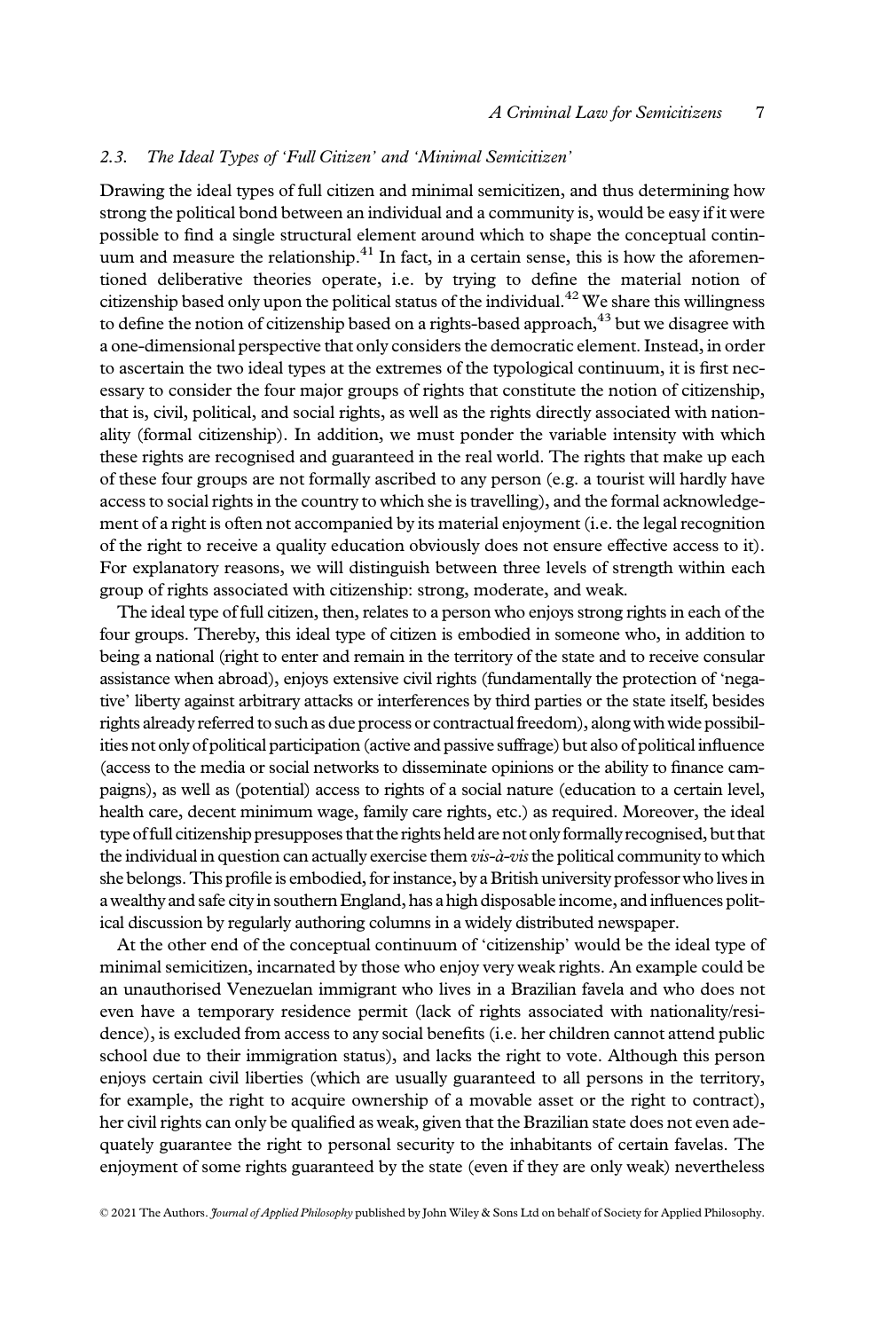allows for the establishment of a political bond and constitutes the minimum common denominator that delineates the typological continuum of citizenship, from the full citizen (e.g. the British professor) to the minimal semicitizen (e.g. the Venezuelan immigrant).

However, there is a categorial gap between the minimal semicitizen and the full outsider (henceforth, 'outsider'). The outsider is personified by an individual who fully lacks the most elementary civic, political, and social rights in a given political community and who lacks formal citizenship as well.<sup>44</sup> This would be the case of a foreigner who carries out or participates in a terrorist attack against a state without ever having set foot on its territory, nor having had any previous contact with it. Another case that fits this profile is that of the individual who belongs to a systematically persecuted minority (e.g. the Rohingya in Myanmar), who despite living in the territory of the state has not only been deprived of its formal nationality but are also denied any political and social rights, while the state authorities allow or even promote their deportation or death.

Between the ideal types of full and minimal semicitizen exists a countless range of semicitizenship forms. On the one hand, semicitizenship can be traced back to the (normative) nonrecognition of a particular dimension of citizenship rights. This is usually the case for resident foreigners, who normally enjoy civil rights and sometimes even certain basic social rights, but they are frequently deprived of political rights (at least until they have resided in the country for a certain period of time). Of course, the 'denial' of a particular right (e.g. the right to vote) can be partial (i.e. the European citizen who has the right to vote in the country where he resides in communal but not national elections) or total (e.g. non-EU residents who absolutely lack the right to vote, or tourists who are normally only granted civil rights during their stay). On the other hand, it is also possible that the status of semicitizenship is the result of the weakness with which some rights of any of the referred elements are guaranteed in practice. An example of this would be a poor peasant of indigenous ancestry in Latin America who is formally recognised as having broad civil, political, and social rights, but whose children are de *facto* denied schooling because of the enormous distance between their place of residence and the nearest public school or because they cannot be educated in their mother tongue. Finally, semicitizenship status may be a result of a combination of the above two factors: that is, the lack of formal recognition of some rights in addition to the limited effective guarantee of other rights. This is the case of the socially excluded foreigner, who is not only formally deprived of the rights associated with nationality and political rights, but whose enjoyment of civil and social rights is limited, for example, because his right to due process is in practice reduced by constant harassment by police officers. In extreme cases, a person may, in practice, lack even the most basic rights (such as individual security), a situation that may occur in failed states (e.g. Somalia) or when an individual belongs to a *de facto* persecuted minority. Even more severe are those cases where a person is normatively excluded from all kinds of rights. Individuals who find themselves in these last two situations cannot be considered as semicitizens (even at the weakest level), but rather as outsiders (the state guarantees them '0' rights).

### 3. Towards a System of Criminal Sanctions for Semicitizens

#### 3.1. Semicitizenship Status and Political Obligation

So far, we have scrutinised the status of citizenship exclusively from a rights perspective. But this approach has, as an essential counterpart, the (political) obligation of the citizen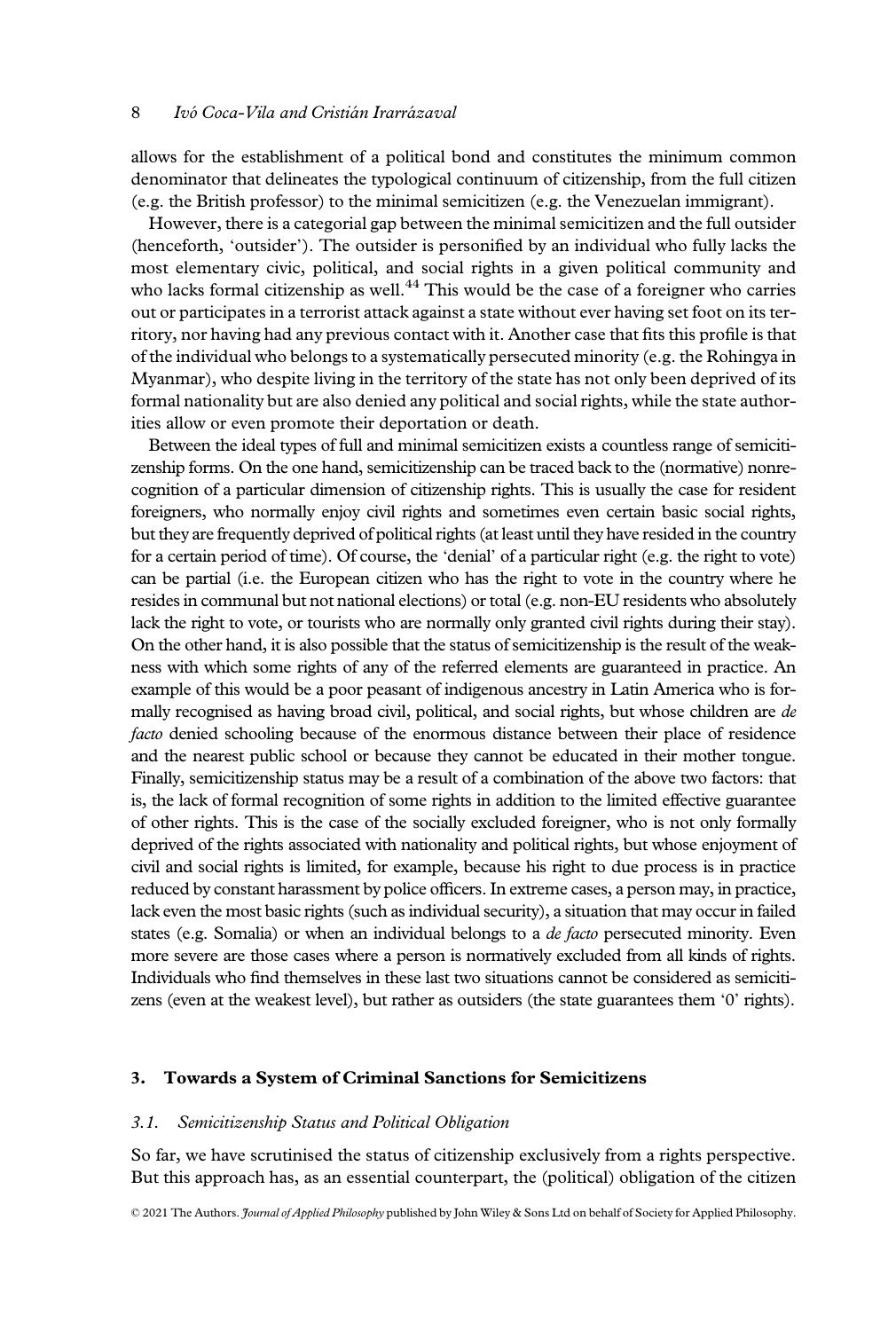towards her polity.<sup>45</sup> By benefiting from the rights guaranteed by the state, the citizen, as Pawlik argues, is obliged to cooperate in maintaining the state of freedom ensured by the polity that makes this possible in the first place. It is from this generic political obligation to cooperate that the specific obligation to obey the law is derived. The citizen who, in violating the prohibition of murder, kills a cocitizen, is in breach of her political obligation, insofar as she is unwilling to assume her part in the common political project. In turn, as Zachary Hoskins argues, the obligation to tolerate punishment is nothing more than a novation of this primary political obligation towards the polity: 'One way to comply, then, would be to constrain one's behavior so as to avoid being liable to punishment; another way to comply would be, if one has committed a criminal offense, to accept the prescribed punishment'.<sup>46</sup> The punishment, then, confirms the indissoluble link between the enjoyment of freedom and the fulfilment of the duty to cooperate in its preservation at the expense of the offender.

Accordingly, just as the bundle of rights that someone enjoys by virtue of her citizenship varies, so too must her political obligation be gradient.<sup>47</sup> The problem is that the duty to cooperate in the maintenance of the existing legal order appears to be, at first sight, a nongradient duty. In one sense, this is true: either the obligor $48$  respects the law and fulfils her political obligation or she commits a crime and violates her civic obligation. But, in another regard, the political obligation does admit gradation: its strength is directly related to the rights that the obligor enjoys as a semicitizen, from which her political obligation derives in the first place. In other words, the closer an individual is to the ideal type of full citizen, the greater the intensity of her political obligation. What does this mean for the state's response to a criminal offence?

An initial way of giving effect to the gradient nature of this obligation could be to distinguish between different sets of criminal norms and to link each semicitizenship status to a particular package.<sup>49</sup> For example, we could argue that the unfairly disadvantaged are not obliged to pay taxes or that they are not required to cooperate with the state in the prosecution of crime. For the purposes of this article, however, we favour another approach, which focuses on the strength of the duties and the corresponding proportionality of punishment. Given that the duty to tolerate punishment is nothing else than a novation of the primary political obligation embodied in the criminal law (the strength of this obligation depending in turn on the rights that the polity has guaranteed to the offender), the lesser strength of the guaranteed rights must necessarily be reflected (ceteris paribus) in more lenient punishment. In summary: fewer (lower quality) rights guaranteed = weaker political obligation = less punishment. Let us take a closer look at how this proposal could work.

#### 3.2. Towards Proportionate Punishment Based on Semicitizenship Status

On the assumption that, firstly, whoever holds some degree of semicitizenship, however tenuous, is already legitimately bound by the duty to cooperate in maintaining the state of freedom of the polity and, secondly, that the top of the punishment scale provided in the penal codes are those deserved by the person who commits a crime while enjoying full citizenship status, we argue that the punishment to be imposed on a semicitizen must be reduced proportionally as the citizenship status of the offender moves away from the ideal type.<sup>50</sup> In other words, the severity of punishment should be a (linear) function of the intensity of the degree of citizenship when all other relevant variables are held equal. We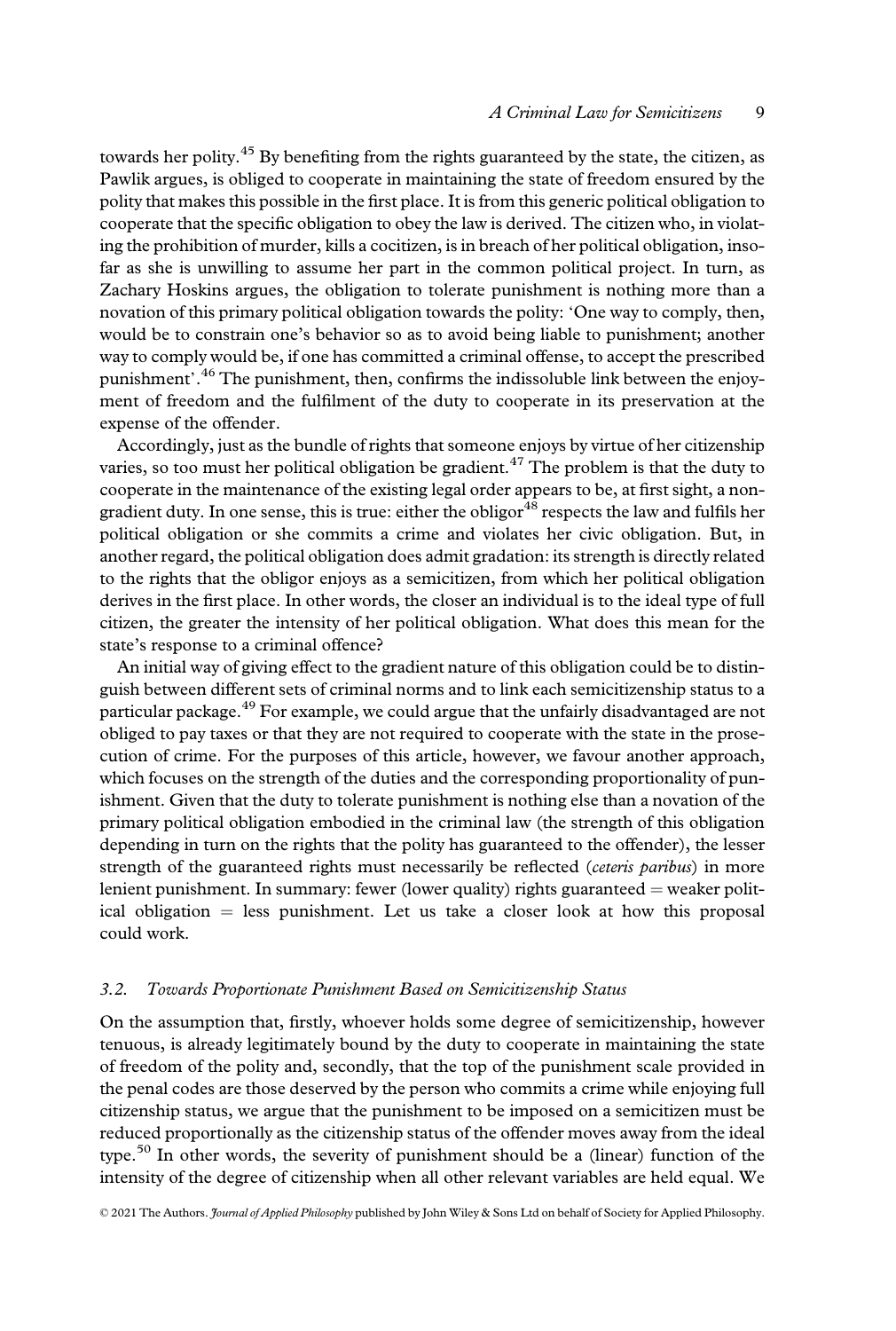argue that this is a necessary conclusion for anyone who takes seriously the notion of citizen criminal law, even for those criminal law scholars who, like Tatjana Hörnle, claim that not only the political relation between offender and state but also the victim's rights are relevant in legitimising the punishment and its degree.<sup>51</sup> In short, the penal severity should be proportional not only to the seriousness of the criminal offence (i.e. type of harm threatened or caused) as well as to the offender's amount of culpability, but also to the strength of the offender's bond with the polity that intends to punish her.<sup>52</sup> This, of course, makes it even more complex to determine the penal severity in the real world. However, it is crucial in order to treat semicitizen offenders as they deserve.

The typological method sketched above lays the foundation for a treatment of all forms of semicitizenship in harmony with the ordinal proportionality principle $53$  and, ultimately, with the political foundation of punishment that underlies the variants of citizen criminal law. Since we do not assume a hierarchy among the different groups of rights that compose the status of citizenship, it cannot be held, for example, that the punishment to be inflicted on those who have the right to vote must necessarily be higher than that to be imposed on those who reside in a country, but lack that right. Only the overall assessment of the rights of the specific individual, taking into account the possibility of compensation, allows us to determine her position within the framework of the continuum of possible political relations – which ranges from '0.1' (weak rights) to '1' (full rights) – and then to specify the quantum of punishment she deserves. The greater or lesser degree of freely 'self-binding' to the law of the polity, then, should not be a decisive factor in determining the strength of the bond and the ensuing severity of punishment.<sup>54</sup>

As stated, in order to facilitate this assessment, we could assign to each group of rights (civil, political, social, nationality) a prima facie rating, with three possible levels (strong, moderate, weak), according to the strength with which these rights are guaranteed to the person and, eventually, the time during which they have been guaranteed. Now, let us see how this variant of citizen criminal law might work in practice. Five individuals affiliated with the organisation Islamic State of Iraq and Syria plan to carry out a terrorist attack on French soil from their base in Iraq, but they get arrested and are extradited to France. All five have an identical hierarchy in the terrorist organisation, their contribution to the planning of the attack was comparable, and the danger they pose to France, in terms of the possibility of future attacks, is similar.<sup>55</sup> But the semicitizenship status of the five individuals in France is very different. (A), who is a French national, comes from a wealthy family and studied at La Sorbonne. She has strong rights in all respects, except in the political element, where she has only moderate rights due to a lack of political leverage. (E) stands at the opposite end of the spectrum: she is Syrian and has never been to France or had any contact with that country before the extradition (lack of rights in all groups). In between lie the other three individuals. (B) has a permanent residence permit in France (moderate nationality rights), can vote only in local elections (weak political rights), and before leaving for Iraq, she grew up in a secure middle-class neighbourhood (strong civil rights) where she went to the local public school (strong social rights). (C) is French (strong nationality rights), but she grew up in a very poor and relatively insecure Parisian 'banlieue' (moderate civil rights) and failed to finish her education at a secondary school marked by a high drop-out rate (weak social rights), her failure at school being the starting point of a criminal career leading to her conviction and temporary disenfranchisement (weak political rights). Finally, (D) has a very limited previous bond with France: she once travelled as a tourist to the country and recently reentered it legally as part of the preparation of the attack (moderate civil rights, lack of other rights).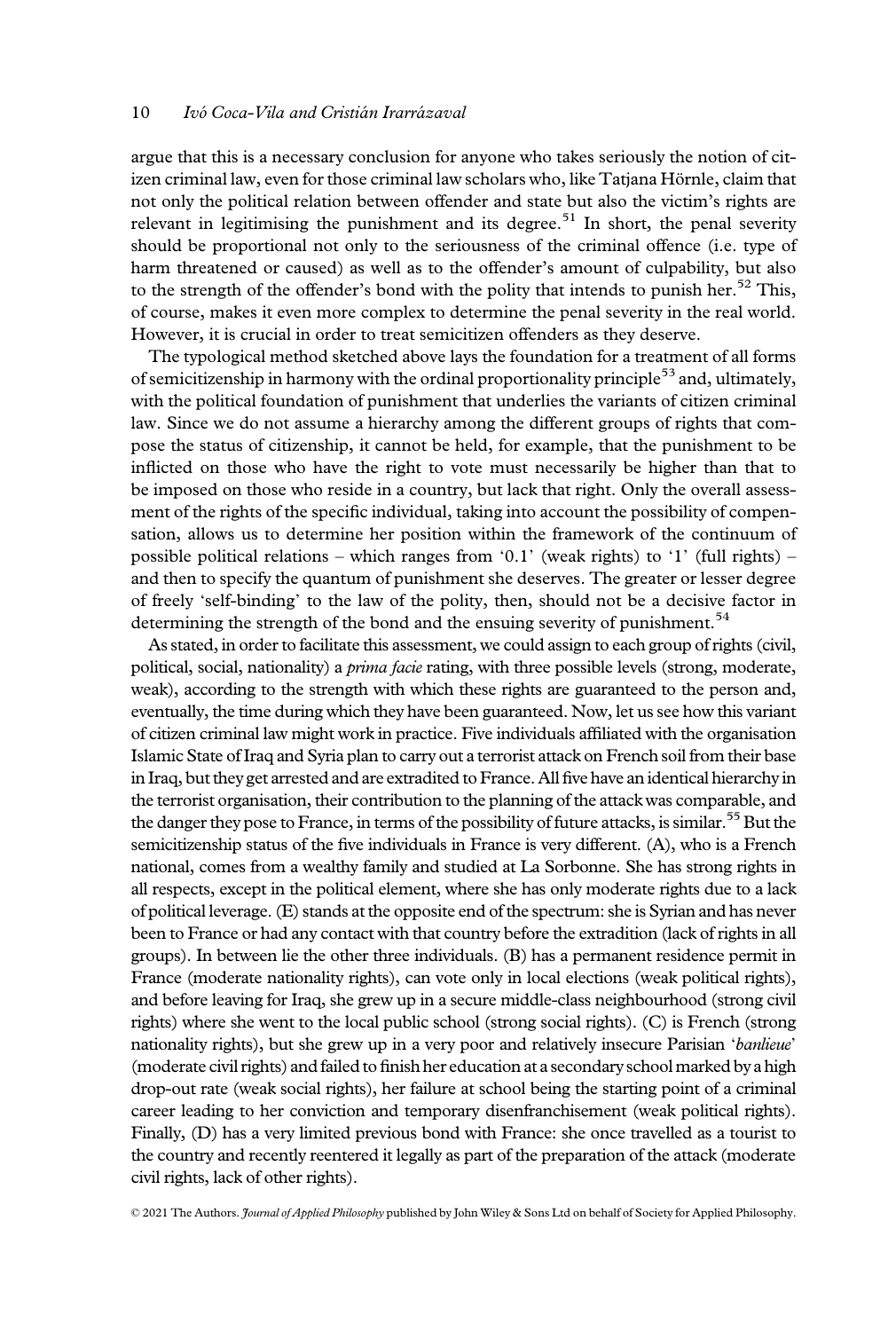Consider, for the sake of the example, that the punishment for the offence of preparation of terrorist acts as a member of a proscribed organisation – after considering parameters such as culpability, harm, and eventually dangerousness (all these factors being equal with respect to the five offenders in our example) – ranges from 20 to 30 years of imprisonment. In order to reach a sentence within this range, the judge must consider the degree of semicitizenship of the offenders. As can be noted, all the offenders except (E) have some degree of bond with France (as France has guaranteed them rights to some extent), but their ties are vastly different. We argue that the state can legitimately punish all individuals except (E), but that the penalty to be inflicted on them should follow the logic of ordinal proportionality: (A) should clearly receive a more severe punishment (about 30 years), while (B), who has strong social and civil rights, should receive a slightly higher penalty than (C), who has only strong nationality rights, i.e. roughly 26 and 24 years, respectively. Finally (D), whose link with the French polity is extremely weak, should receive the minimum punishment available (20 years). We must remember, though, that this prima facie assessment of how 'strong' the different rights are that each person enjoys is merely a guideline; it is not a 'closed formula' for analysing the bond between someone and a community. Thus, the judge must undertake a joint assessment of all the rights, at which point compensation mechanisms play a role. How would this operate? Consider the case of a wealthy foreigner who has made her fortune in the country thanks to beneficial tax treatment. Despite her lack of social and political rights and her weak or moderate residence rights, the rights she has received have been so beneficial to her that her bond with the community can be considered as strong. Therefore, if this individual had been the sixth member of the group referred to above, she should receive – ceteris paribus – a relatively severe penalty, perhaps equivalent to that of (B).

In our view, this approach has three important virtues in comparison with the variants of citizen criminal law referred to in the introduction. Firstly, our approach allows for the punishment of mala in se offences committed by semicitizens without having to resort to the  $$ controversial – notion of natural duties and therefore to an extraordinary justification of punishment.<sup>56</sup> Secondly, our approach leads to a fairer and more individualised punishment of crimes committed by semicitizens, insofar as it enables the infliction of punishment that fits the semicitizenship status, making it possible to distinguish – unlike Duff, for example – between markedly different statuses, such as national and tourist. Thirdly, by legitimising the imposition of punishment against individuals who lack the idealised status of full citizens, we adopt a variant of citizen criminal law that suits the real world, where semicitizens are the rule. Although it may seem counterintuitive, our proposal contributes to an overall reduction of state coercion, insofar as we subject the extension of the state's response to the culpability principle. In short, legitimate punishment could also be imposed on the socially excluded, which from a symbolic perspective means reaffirming their membership in the community<sup>57</sup> and from a practical perspective circumscribes the severity of the punishment to the strict limits imposed by the culpability principle and their semicitizenship status. Submitting the response to offences committed by semicitizens to the realm of coercive measures would mean overextending the scope of sanctions whose main aim is to prevent dangers, which, being subject to more uncertain constraints, may potentially be more burdensome for those affected than the criminal law.<sup>58</sup>

#### 3.3. Coercive Measures Against the Outsider

At this point, however, a key question remains unanswered, namely, how should the state respond to an offence committed by an individual who lacks any previous bond with it,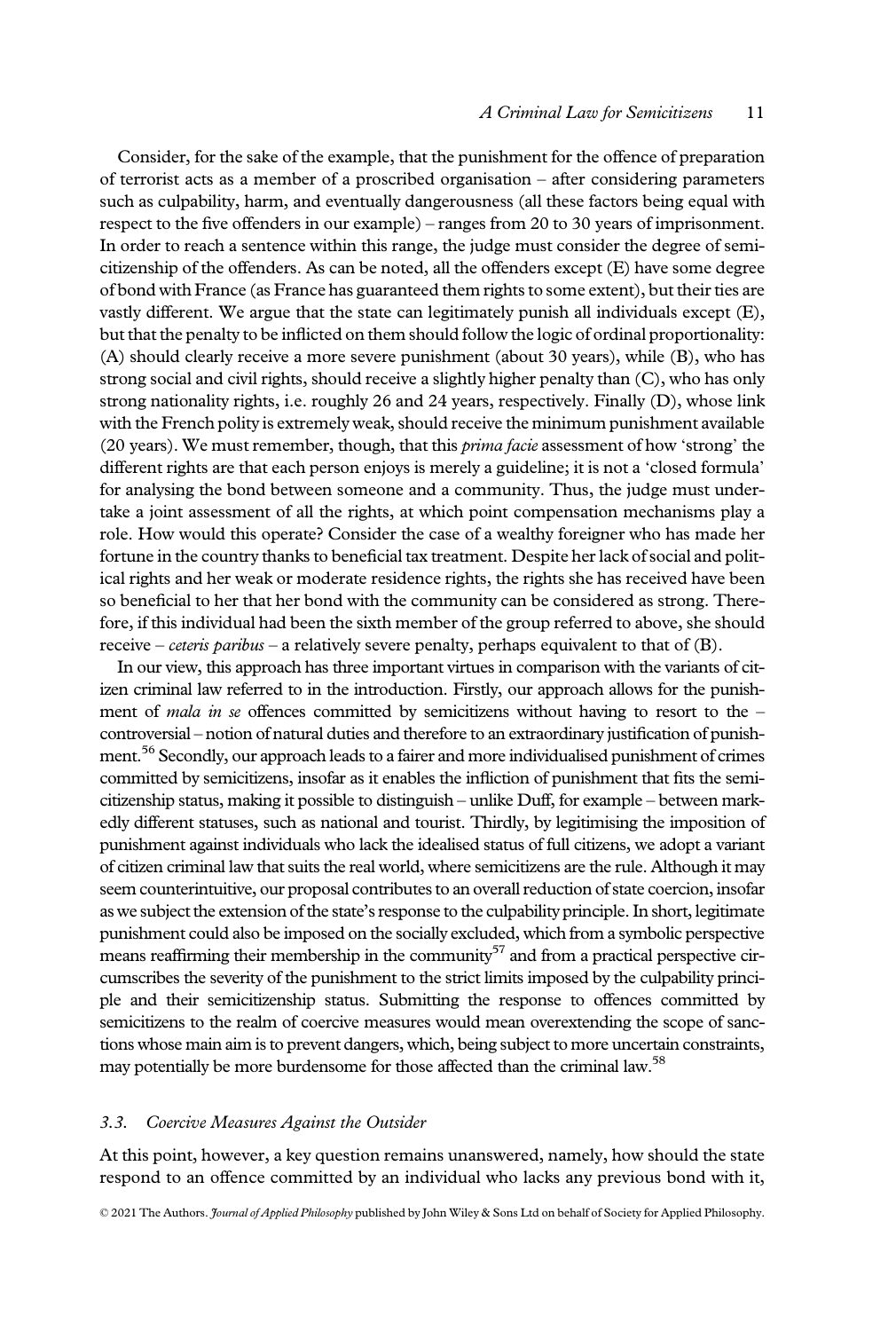i.e. someone who has not been guaranteed any rights at all? Although the outsider cannot be reproved for her offence with a (proportional) punishment, the state does not have to stand idly by while the outsider poses a danger to the citizens of the political community against whose interests she has offended.<sup>59</sup> Coercive measures, unlike punishments, do not presuppose any political bond, nor are they limited by the principle of culpability as to their magnitude. This, nevertheless, does not mean that the outsider can be considered an outlaw or enemy of humankind (*hostis humani generis*), nor is it possible to respond to her with unlimited coercion.

Rather, coercive measures to be imposed on outsiders would only be legitimate to the extent that they comply with three classic limitation principles.<sup>60</sup> According to the first requirement, the necessity principle, the individual to whom the measure is to be applied must have seriously harmed or attempted to harm legally protected interests of the community. There is no room for 'precrime' measures, $61$  nor for applying these measures in response to facts that in no way concern the political community itself. This means, for example, that Italy cannot apply a coercive measure on an English citizen who commits an armed robbery against a Pakistani national in Denmark, since the act does not concern it, as the Italian political community was not the object of the attack. Secondly, according to the subsidiarity principle, the coercive measure must be necessary to avert future dangers to vital interests that the polity is supposed to protect. The assessment of dangerousness must be based on the probability of future wrongdoing as well as the entity/nature of the harm that is to be expected if an offence is actually committed.<sup>62</sup> Thus, someone who a priori seems dangerous – for instance, a Bolivian drug trafficker who previously sent large shipments of cocaine to Ecuador, without even visiting the country, and has now been extradited to it – cannot be subjected to a measure by Ecuador if it is known that this individual has been out of the cocaine business for some time and has no possibility of rebuilding her commercial networks, now in the hands of former rivals. Thirdly, the measure to be applied should also be governed by proportionality in the strict sense. Thus, the measure must not be out of proportion to the danger. For example, Chile cannot place a Peruvian citizen in preventive detention for trying to sell a small amount of drugs to a Chilean citizen in a Peruvian border city, even though only prolonged detention would be the ideal mechanism for averting this risk in the future. A state can legitimately respond to an offence of a dangerous outsider only under these strict requirements. In any case, it is not a matter of punishment, but of pure (proportional) coercion.

#### 4. Conclusion

A citizen criminal law has two important potential advantages when it comes to legitimising punishment. Firstly, this view justifies punishment  $vis-\hat{a}-vis$  the individual who suffers the hard treatment, without being satisfied with merely identifying social preventive needs. Secondly, citizen criminal law is a far more efficient remedy against an excessive expansion of the scope of the criminal law than those theories that justify punishment purely on the basis of averting threats/harms to community interests. However, the binary-categorial approach to citizenship pushes the advocates of citizen criminal law into a dilemma, which they can avoid only at the cost of incurring important internal inconsistencies. Given that the real addressee of state punishment is  $-$  as a general rule  $-$  far from fitting in with the idealised concept of citizen that a binary approach requires, supporters of this theory are forced to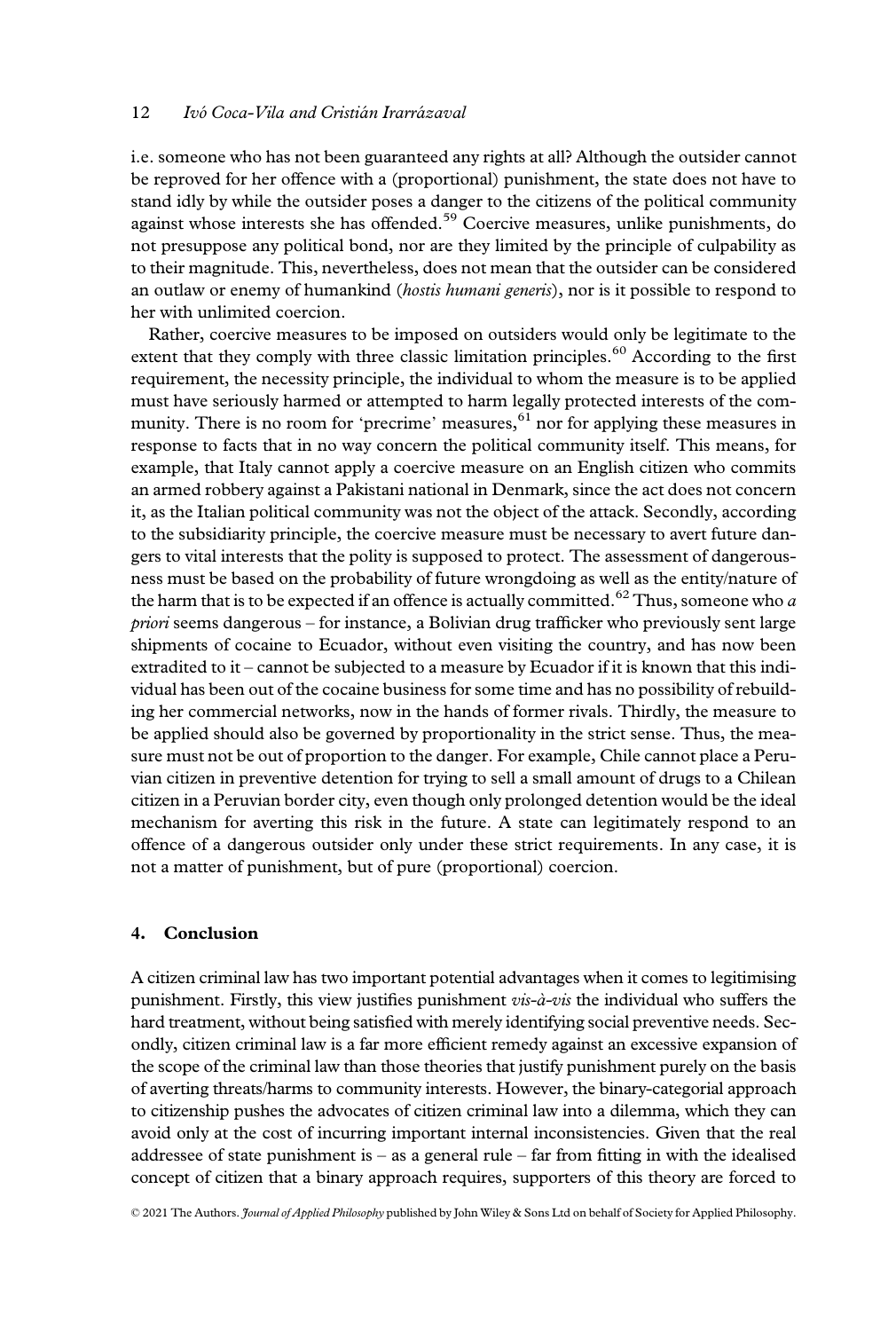treat individuals who do not live up to their ideal of citizenship in the same way as they would treat full citizens, to circumvent the undesirable (or inconvenient) conclusion that a large number of offenders (resident aliens, tourists, disenfranchised nationals, socially excluded individuals, etc.) cannot be legitimately punished.

Nevertheless, we suggest that it is possible to avoid these internal inconsistencies without having to deny the legitimacy of large swathes of contemporary criminal law. As we have shown in this article, this is achieved first by recognising that, as has long been known in political philosophy, the notion of citizenship – understood in the light of a rights-based approach – is necessarily gradient. Since citizenship is based on four different groups of rights (civic, political, social, nationality), which are recognised in a disaggregated manner and with different intensity, the forms of semicitizenship are the rule, not the exception. Thus, the only way in which citizen criminal law can justify punishment in today's world is by abandoning the binary-categorial approach in favour of a typological approach. The idealised notion of the citizen with full rights is therefore only an ideal type at one end of a continuum of possible political relationships that degrades according to the lesser strength of the citizenship bond until it reaches the other end, where the ideal type of the minimal semicitizen is located. It is only possible to appreciate a categorial gap between this minimal semicitizen and the individual to whom no rights are guaranteed at all, that is, the outsider.

Finally, we have claimed that it is legitimate to impose punishment on any individual who is not an outsider. Yet, the length of the sentence must necessarily depend on the strength of the offender's political bond with the community. The further away the perpetrator's status as a semicitizen from the ideal type of full citizen, the lesser the penalty to be imposed. The determination of the punishment, in short, requires specifying where in the typological continuum of semicitizens the offender is located. By doing so, the semicitizen offender is treated in a fairer manner. Thus, unlike the solution proposed, for instance, by Duff, the guest would have to be punished (ceteris paribus) with a lesser penalty than the full citizen. Moreover, by legitimising the imposition of punishment against individuals who do not fit the ideal type of full citizen, we give legitimacy to citizen criminal law in a world where forms of semicitizenship are the rule, not the exception. Conversely, the state cannot legitimately inflict punishment on an outsider, due to her lack of prior political obligation. Exceptionally – and to a limited extent – the state may respond to her offence through measures directly aimed at countering the danger she represents for the vital interests it is supposed to protect.

Ivo Coca-Vila, Department of Criminal Law, Max Planck Institute for the Study of Crime, Security and Law, Günterstalstraße 73, Freiburg i. Br., Baden-Württemberg, 79100, Germany. [i.coca-vila@csl.mpg.de](mailto:i.coca-vila@csl.mpg.de)

Cristián Irarrázaval, Albert-Ludwigs-Universität Freiburg, Wilhelmstraße 26, Freiburg i. Br., Baden-Württemberg, 79098, Germany

#### Acknowledgements

We are grateful to Jesús-María Silva Sanchez, Michael Pawlik, Tatjana Hörnle, Ricardo Robles Planas, Alex van Weezel, Florian Jeßberger, Hernan Orozco Lopez, Samuel Hart wig, and Bernarda Muñoz for helpful conversations and detailed reflections on several earlier paper drafts out of which this article grew. We also thank the anonymous reviewers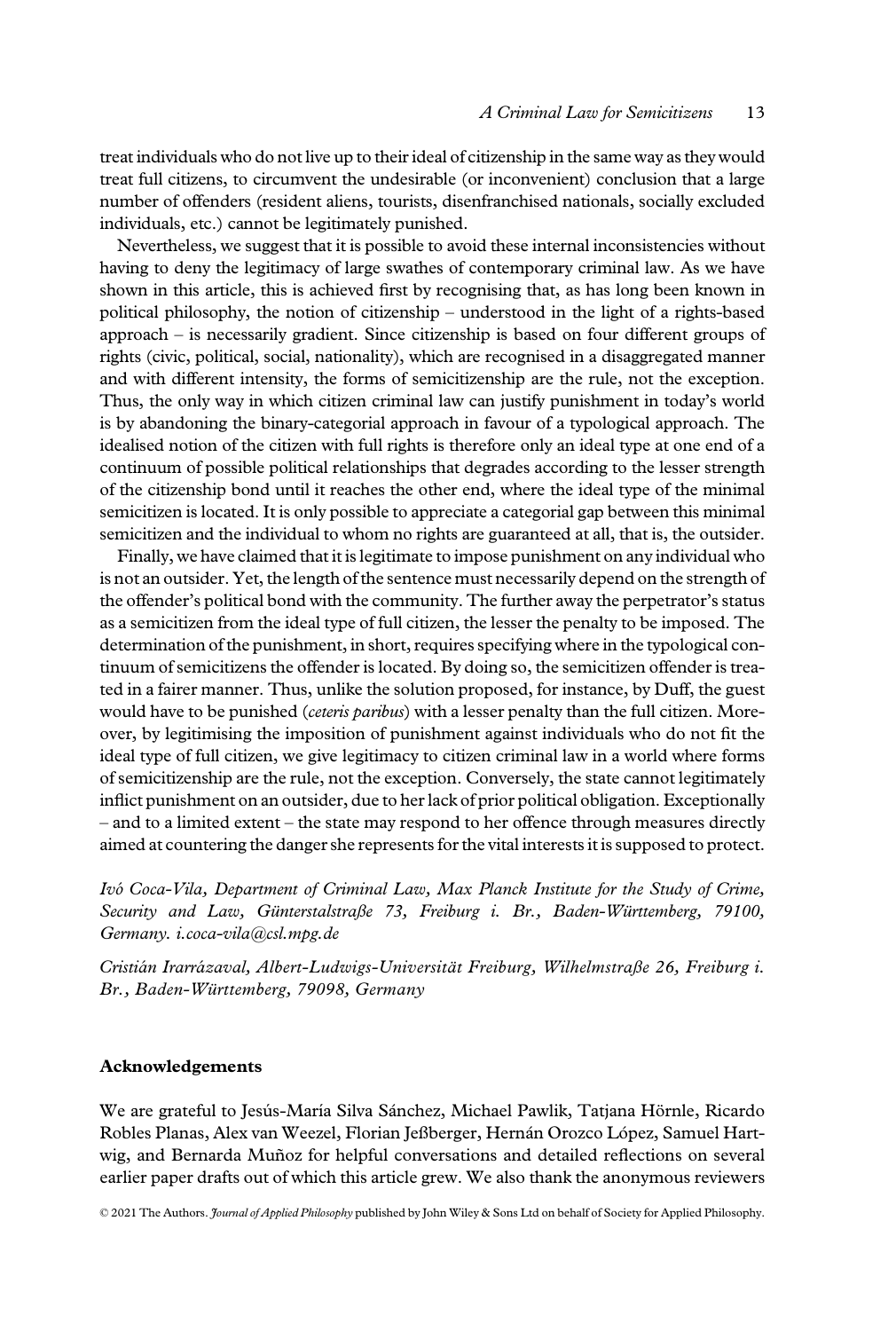of The Journal of Applied Philosophy for their extremely valuable feedback. Work on this article was supported by the Ministry of Science, Innovation and Universities of Spain – UPF – Department of Law [Grant number: I + D DER2017-82232-P (AEI/FEDER, UE)]. Open access funding enabled and organized by Projekt DEAL. WOA Institution: Max-Planck-Gesellschaft Blended DEAL: Projekt DEAL.

## **NOTES**

- 1 The most influential of the English-speaking authors is Antony Duff, 'A criminal law for citizens', Theoretical Criminology 14,3 (2010a): 300–304; The Realm of Criminal Law (Oxford: Oxford University Press, 2018a), pp. 102–145; Punishment, Communication, and Community (Oxford: Oxford University Press, 2001), pp. 181–184. In a similar vein, e.g. Gideon Yaffe, 'Punishing noncitizens', Criminal Law and Philosophy 14,3 (2020): 347–364; Kenneth Gallant, 'Outsider's responsibility to answer for crime', Ratio Juris 32,3 (2019): 256– 277; Richard Dagger, Playing Fair: Political Obligation and the Problems of Punishment (Oxford, Oxford University Press, 2018); Stephen Garvey, Guilty Acts, Guilty Minds (Oxford: Oxford University Press, 2020), pp. 46-70. Regarding the continental law scholars, see e.g. Klaus Günther, Schuld und kommunikative Freiheit. Studien zur personalen Zurechnung strafbaren Unrechts im demokratischen Rechtsstaat (Frankfurt am Main: Vittorio Klostermann, 2005), pp. 245-258; Jesús-María Silva Sánchez, Malum passionis. Mitigar el dolor del Derecho penal (Barcelona: Atelier, 2018), pp. 67–112; M. Pawlik, 'Die bürgerliche Mitwirkungspflicht im Strafrecht und die Stellung der Exkludierten' in E. Hilgendorf (ed.) Brücken bauen. Festschrift für Marcelo Sancinetti (Berlin: Duncker & Humblot, 2021); 'Norm confirmation and identity balance: On the legitimacy of punishing', Critical Analysis of Law 7,1 (2020): 26–34; Das Unrecht des Bürgers. Grundlinien der Allgemeinen Verbrechenslehre (Tübingen: Mohr Siebeck, 2012), pp. 120–127.
- 2 Antony Duff, 'Criminal law and political community', *International Journal of Constitutional Law* 16,4 (2018b): 1251–1252; 'Towards a theory of criminal law', Proceedings of the Aristotelian Society, LXXXIV, 1 (2010b): 1–28.
- 3 See e.g. Bill Wringe: 'Punishing noncitizens', Journal of Applied Philosophy (2020): 7; Pawlik 2020 op. cit., pp. 32–33; Matt Matravers, 'The victim, the State, and civil society' in A. Bottoms (ed.) Hearing the Victim: Adversarial Justice, Crime Victims and the State (Cullompton: Willan, 2010), pp. 6-13; and Antony Duff, Answering for Crime. Responsibility and Liability in the Criminal Law (Oxford: Hart Publishing, 2009), pp. 47–56.
- 4 Duff 2001 op. cit., p. 184. See also David Boonin, The Problem of Punishment (Cambridge: Cambridge University Press, 2008), p. 1; Stephen Garvey: 'Injustice, Authority, and the Criminal law' in A. Sarat (ed.) The Punitive Imagination: Law, Justice, and Responsibility (Tuscaloosa: University of Alabama Press, 2015), p. 51.
- 5 See e.g. Duff 2018a op. cit., p. 121.
- 6 In this sense, see Yaffe 2020 op. cit.; The Age of Culpability: Children and the Nature of Criminal Responsibility (Oxford, Oxford University Press, 2018), pp. 98–156; Wringe 2020 op. cit., pp. 4–7; Juan Pablo Mañalich, 'Pena y Ciudadanía', Revista de Estudios de la Justicia, 6 (2005): 63–78.
- 7 Klaus Günther, 'Nulla poena sine culpa and corporate personhood', Critical Quarterly for Legislation and Law 98,4 (2015): 371.
- 8 See Duff 2009 op. cit., pp. 46–56; 2018a op. cit., pp. 117–127; 'Relational Reasons and the Criminal Law' in L. Green (ed.) Oxford Studies in Philosophy of Law, vol. 2 (Oxford: Oxford University Press, 2013), pp. 175– 208; Antony Duff & Sandra Marshall, 'Civic wrongs' in A. Dzur (ed.) Democratic Theory and Mass Incarceration (Oxford: Oxford University Press, 2016), p. 35.
- 9 See Duff 2009 op. cit., p. 50.
- 10 Pawlik 2020 op. cit., pp. 26–34; 2012 op. cit., pp. 120–127. Similarly, Silva Sanchez 2018 op. cit., pp. 67–112; Matravers 2010 op. cit., pp. 8–10; Zachary Hoskins, 'Fair Play, Political Obligation, and Punishment', Criminal Law and Philosophy 5,1 (2011); Dagger 2018 op. cit.
- 11 Roberto Gargarella, 'Penal Coercion in Contexts of Social Injustice', Criminal Law and Philosophy 5,1 (2011): 21–38; Silva Sanchez 2018 op. cit., pp. 67–112; Javier Cigüela Sola, Crimen y castigo del excluido social (Valencia: Tirant lo Blanch, 2019).
- 12 Michael Pawlik, 'Strafe oder Gefahrenbekämpfung? Die Prinzipien des deutschen Internationalen Strafrechts vor dem Forum der Straftheorie' in A. Hoyer (ed.) Festschrift für Friedrich-Christian Schroeder zum 70. Geburtstag (Heidelberg: C. F. Müller, 2006).
- 13 Yaffe 2018 op. cit.; 2020 op. cit.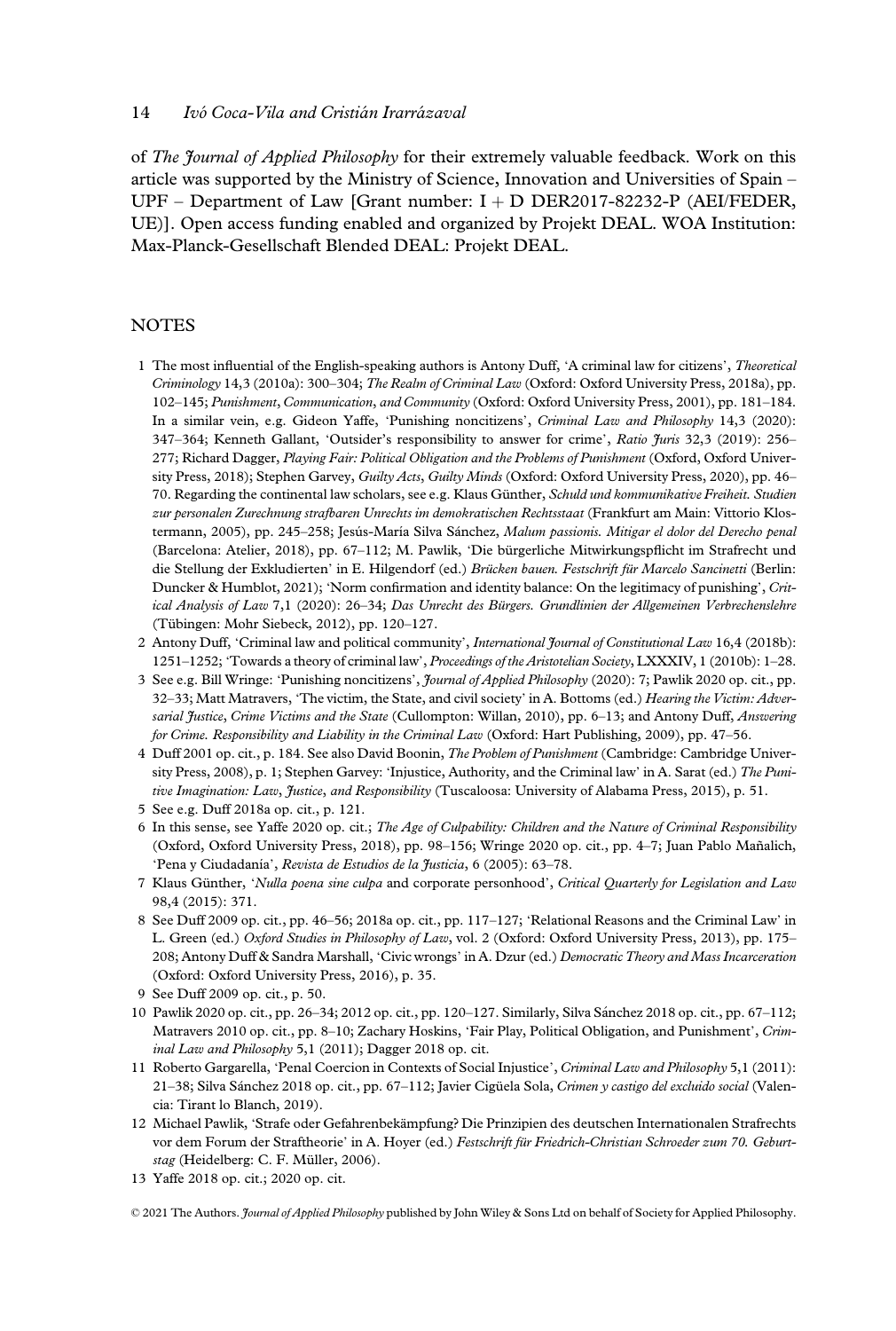- 14 Günther 2015 op. cit., pp. 373–376; and Carlos Gomez-Jara Díez, 'Corporate Culpability as a Limit to the Overcriminalization of Corporate Criminal Liability: The Interplay Between Self-regulation, Corporate Compliance, and Corporate Citizenship', New Criminal Law Review 14,1 (2011): 92-93.
- 15 In this sense (paradigmatic), Duff 2018a op. cit., pp. 117–126.
- 16 See Section 2.
- 17 For a discussion of the assumptions built into this distinction, see e.g. Douglas Husak, 'Preventive Detention as Punishment?' in A. Ashworth (ed.) Prevention and the Limits of the Criminal Law (Oxford: Oxford University Press, 2013). On the different principles governing the imposition of punishment and coercive measures, see below (Section 3.3).
- 18 See Garvey 2015 op. cit., pp. 61–62, who argues that the state could exercise coercion against 'second-class' citizens in order to secure the goods that are essential for its existence.
- 19 See Wringe 2020 op. cit., p. 12, who criticises Duff's justification of punishment with respect to visitors and temporary residents (who in the framework of Duff's theory are noncitizens), pointing out that their consideration as'guests' might eventually justify a theory of criminalisation (to hold offenders to account through criminal trials), but hardly a theory of punishment (namely, why the infliction of hard treatment is a proper answer to their offences).
- 20 See e.g. Garvey 2015 op. cit., pp. 44, 55, 61–62; and 2020 op. cit., pp. 260–303.
- 21 Duff 2010b op. cit., p. 6; Antony Duff, 'Responsibility, citizenship, and criminal law' in A. Duff (ed.) Philosophical Foundations of Criminal Law (Oxford: Oxford University Press, 2011), pp. 141-143; 'Relational Reasons and the Criminal Law' in L. Green (ed.) Oxford Studies in Philosophy of Law, vol. 2 (Oxford: Oxford University Press, 2013), pp. 207–208.
- 22 See Duff 2018a op. cit., pp. 120–126. Using a similar argument, Duff likewise tries to legitimise the extraterritorial application of criminal law based on the passive personality principle [Duff 2018a op. cit., p. 118].
- 23 Yaffe 2018 op. cit., p. 190. Similarly, Emmanuel Melissaris, 'Noncitizens as subjects of the criminal law', LSE Law, Society and Economy Working Papers, 2 (2017): 23–27. The other strategy followed by supporters of deliberative theses is to lower their requirements, for example, by considering citizens to be those who, despite lacking the right to vote, can express themselves politically (e.g. through the right to free speech). Paradigmatic, Gómez-Jara Díez 2011 op. cit., p. 93; and Mañalich 2005 op. cit., pp. 68-69.
- 24 Pawlik 2012 op. cit., p. 122.
- 25 Silva Sanchez 2018 op. cit., pp. 68–71. Similarly, Göran Duus-Otterström & Erin Kelly, 'Injustice and the right to punish', Philosophy Compass 14,2 (2019): 3–7.
- 26 Both Alejandro Chehtman, 'Citizenship V. Territory: Explaining the Scope of the Criminal Law', New Criminal Law Review 13,2 (2010): 430-438; and Gallant 2019 op. cit., p. 260, rightly warn about this consequence.
- 27 Wringe 2020 op. cit., p. 15.
- 28 By contrast, see Markus Dubber, 'Citizenship and Penal Law', New Criminal Law Review 13,2 (2010): 193– 214; Lucia Zedner, 'Is the Criminal Law Only for Citizens' in J. Aas (ed.) The Borders of Punishment: Migration, Citizenship, and Social Exclusion (Oxford: Oxford University Press, 2013), pp. 52–54; and Gallant 2019 op. cit.
- 29 On the gradient character of citizenship, see e.g. Maarten Vink, 'Comparing Citizenship Regimes' in A. Shachar (ed.) The Oxford Handbook of Citizenship (Oxford: Oxford University Press, 2017), pp. 221–244.
- 30 Thomas Marshall, Citizenship and Social Class and Other Essays (Cambridge: Cambridge University Press, 1950).
- 31 Marshall 1950 op. cit., pp. 10–11.
- 32 Marshall 1950 op. cit., pp. 25–26. Certainly, Marshall's citizenship formulation is open to many objections. For instance, a libertarian author would not readily subscribe to its egalitarian roots. Moreover, it can be argued that his classification of rights is debatable or needs to be updated (e.g. due to the progressive dissociation between the rights guaranteed by a state and the formal status of citizenship, some rights – especially civil rights – are increasingly associated with personhood rather than citizenship). Nonetheless, it is worthwhile to adopt Marshall's theory as a framework for two reasons. Firstly, it reflects the normative aspirations of most modern liberal states, which aim to guarantee the above rights at least to some degree. Secondly, it provides a substratum upon which to apply our scalar approach to the political bond, thus allowing a glimpse into how our proposal of proportionate punishment based on semicitizenship status might be plausible in practice. We thank an anonymous reviewer of The Journal of Applied Philosophy for encouraging us to clarify this point.
- 33 Elizabeth Cohen, Semicitizenship in Democratic Politics (Cambridge: Cambridge University Press, 2009), p. 36.
- 34 In the same sense, Vink 2017 op. cit., p. 226.
- 35 Cohen 2009 op. cit., p. 206.
- 36 Cohen 2009 op. cit., p. 48.

<sup>© 2021</sup> The Authors. *Journal of Applied Philosophy* published by John Wiley & Sons Ltd on behalf of Society for Applied Philosophy.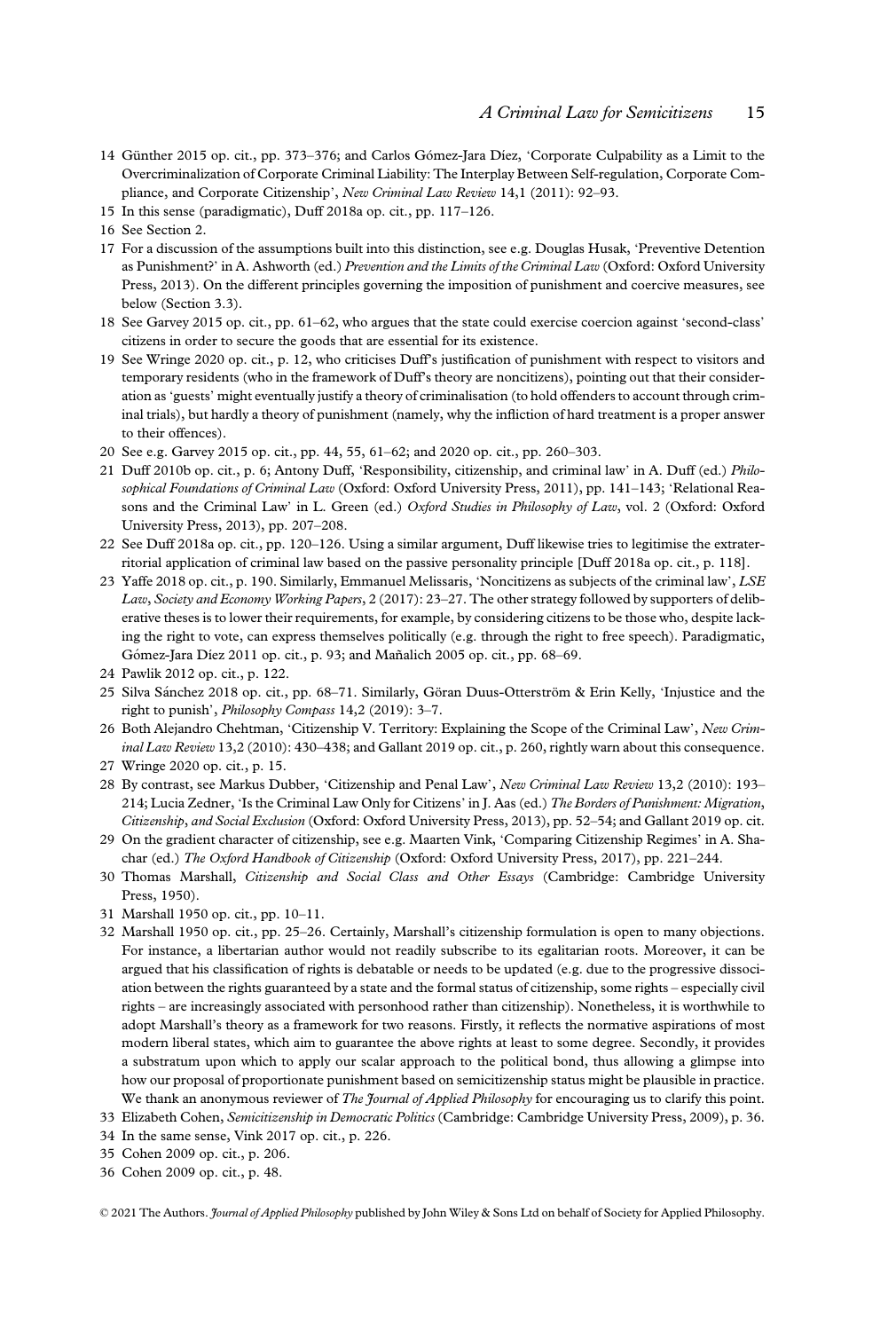- 37 Cohen 2009 op. cit., pp. 35–36, 74. Similarly, Linda Bosniak, The Citizen and the Alien Dilemmas of Contemporary Membership (Princeton: Princeton University Press, 2006), pp. 3, 34–35, who states that citizenship is a 'divided concept'.
- 38 Cohen 2009 op. cit., p. 53.
- 39 On the problem of the socially excluded, see e.g. Gargarella 2011 op. cit. For a lenient treatment of those who do not have the right to vote, see Yaffe 2018 op. cit., specifically Chapters 6 and 7.
- 40 Hernan Orozco Lopez, Beteiligung an organisatorischen Machtapparaten (Tübingen: Mohr Siebeck, 2018), pp. 298–314. Cohen 2009 op. cit., pp. 59–77, despite recognising the inevitable gradient nature of citizenship, still tries to operate through classificatory concepts.
- 41 Orozco López 2018 op. cit., pp. 306-307.
- 42 See e.g. Günther 2005 op. cit., pp. 245–258.
- 43 On the contrary, the unwillingness to respect a state's legal system is not in and of itself relevant to defining the citizenship status of a person for the purposes that matter here. By contrast, see Günther Jakobs, 'Feindstrafrecht? – Eine Untersuchung zu den Bedingungen von Rechtlichkeit', HRRS 8,9 (2006). For criticism, see Tatjana Hörnle, 'Das Ideal des Bürgerstrafrechts vor dem Hintergrund gesellschaftlicher Fragmentierung' in J. Bublitz (ed.) Recht – Philosophie – Literatur. Festschrift für Reinhard Merkel zum 70. Geburtstag, 1 (Berlin: Duncker & Humblot, 2020), pp. 512–522. For further discussion on punishing dissidents and recusants, see e.g. Duff 2018a op. cit., pp. 127–137.
- 44 In a similar sense, Silva Sanchez 2018 op. cit., p. 83.
- 45 Pawlik 2020 op. cit., pp. 20–26.
- 46 Hoskins 2011 op. cit., p. 60. See also, Dagger 2018 op. cit., p. 9; Pawlik 2020 op. cit., pp. 31–34; and Matravers 2010 op. cit., p. 7.
- 47 On this, see Göran Duus-Otterström, 'Fair-play obligations and distributive injustice', European Journal of Political Theory 20,2 (2018): 167–186.
- 48 By 'obligor,' we meant a person who is bound to another (in this case, the citizen 'bound' to the state to respect the law because she has been previously guaranteed rights).
- 49 Critically, Duus-Otterström 2018 op. cit., pp. 176–177.
- 50 Similarly, Dagger 2018 op. cit., p. 255; and Duus-Otterström 2018 op. cit., pp. 179–183.
- 51 See e.g. Tatjana Hörnle, 'The Role of Victims' Rights in Punishment Theory' in A. du Bois-Pedain (ed.) Penal Censure: Engagements Within and Beyond Desert Theory (Oxford: Hart Publishing, 2019), pp. 207, 218–219, who claims that individuals whose rights have been violated have a right against the state to obtain a statement about the wrong in the form of a criminal court's condemnatory message. There are two reasons that make Hörnle's position compatible with ours. Firstly, the semicitizen is still subjected to the condemnatory message (penal censure); therefore, the state signals the seriousness of the crime and thereby reinforces the rights of the victim. Secondly, even if it is assumed that the victim of the crime generally has a prima facie right to have the perpetrator suffer the hard treatment of punishment, our approach only determines that, ceteris paribus, the punishment of the semicitizen must be more lenient than that of the full citizen. The citizenship bond, in short, should only be one factor in assessing penal severity. We are grateful to Tatjana Hörnle for emphasising the importance of this question.
- 52 Similarly, Silva Sanchez 2018 op. cit., pp. 84–85; and Bill Wringe, 'Are There Expressive Constraints on Incarceration?' in C. Surprenant (ed.) Rethinking Punishment in the Era of Mass Incarceration (New York: Routledge, 2017), p. 119.
- 53 Andrew Von Hirsch, Past or Future Crimes: Deservedness and Dangerousness in the Sentencing of Criminals (Manchester: Manchester University Press, 1985), pp. 40–43; Censure and Sanctions (Oxford: Oxford University Press, 1993), pp. 18–19. For recent discussion on proportionality in punishment, see Göran Duus-Otterström, 'Weighing Relative and Absolute Proportionality in Punishment' in M. Tonry (ed.) Of One-Eyed and Toothless Miscreants: Making the Punishment Fit the Crime? (Oxford: Oxford University Press, 2020); Matt Matravers, 'The Place of Proportionality in Penal Theory' in M. Tonry (ed.) Of One-Eyed and Toothless Miscreants: Making the Punishment Fit the Crime? (Oxford: Oxford University Press, 2020); Douglas Husak, 'The Metric of Punishment Severity. A Puzzle about the Principle of Proportionality' in M. Tonry (ed.) Of One-Eyed and Toothless Miscreants: Making the Punishment Fit the Crime? (Oxford: Oxford University Press, 2020).
- 54 An important objection arises at this point (which we owe to an anonymous reviewer of The Journal of Applied Philosophy): It is counterintuitive, to say the least, to punish the tourist who has freely decided to enter a country less than the semicitizen who, despite having a greater bundle of rights, has no feasible option of dissociating herself from the legal system that binds her. This objection raises an alternative basis for the political bond (or at least for the determination of its force) to the one proposed here, namely, a voluntaristic or consensual